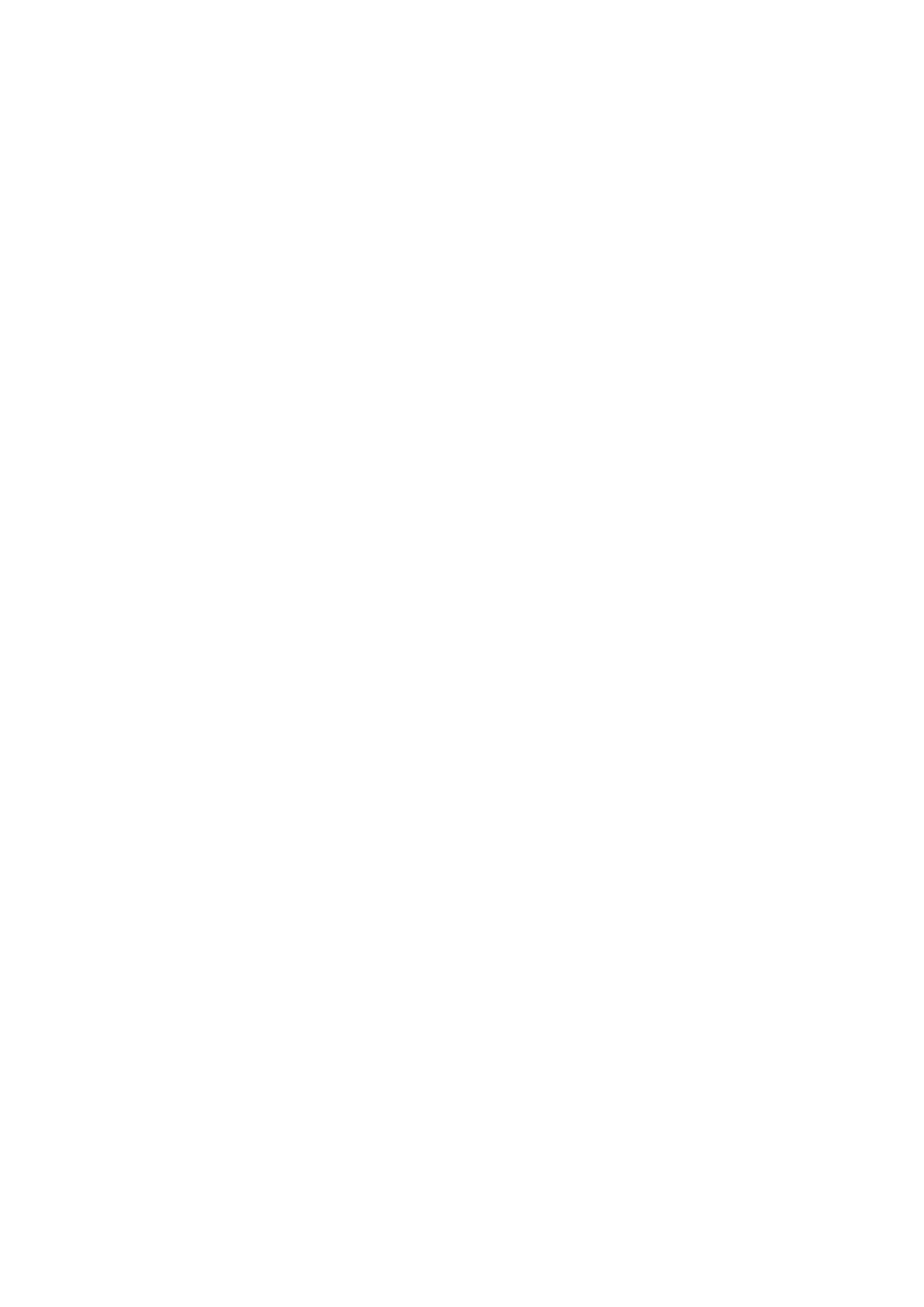# **EIB INVESTMENT SURVEY 2021**

# Lithuania

Overview

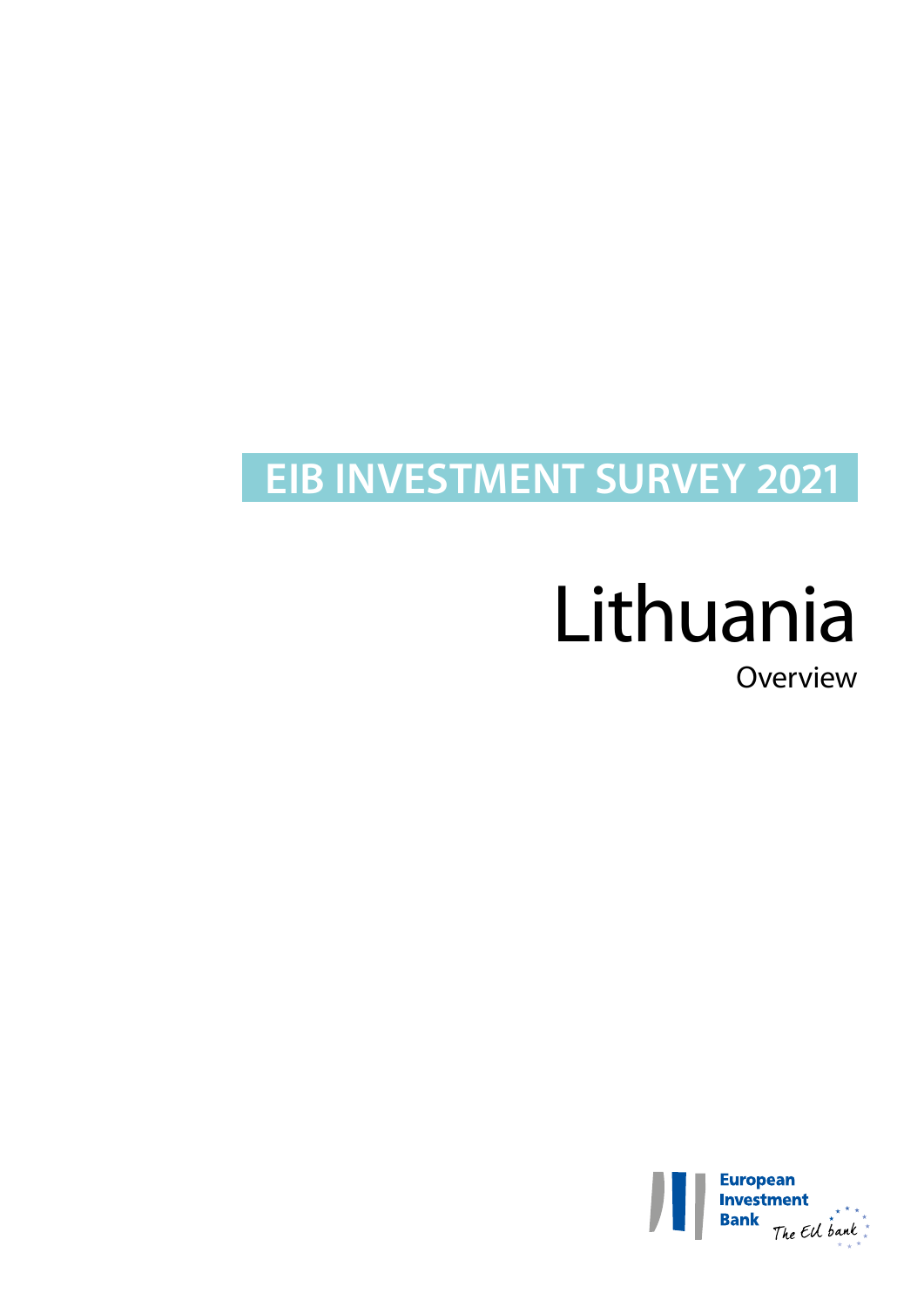#### **EIB Investment Survey Country Overview: Lithuania**

© European Investment Bank (EIB), 2021. All rights reserved.

#### **About the EIB Investment Survey (EIBIS)**

The EIB Group Survey on Investment, which has been administered since 2016, is a unique, annual survey of some 13 500 firms. It covers firms in all European Union Member States and also includes a sample of firms in the United Kingdom and the United States.

The survey collects data on firm characteristics and performance, past investment activities and future plans, sources of finance, financing issues and other challenges that firms face, such as climate change and digital transformation. The EIBIS, which uses a stratified sampling methodology, is representative across all 27 EU Member States, the United Kingdom and the United States, as well as across four classes of firm size (micro to large) and four main economic sectors (manufacturing, construction, services and infrastructure). The survey is designed to build a panel of observations, supporting the analysis of time-series data. Observations can also be linked back to data on firm balance sheets and profit and loss statements. The EIBIS was developed by the EIB Economics Department. It is managed by the department with the support of Ipsos MORI.

#### **About this publication**

The series of reports provide an overview of data collected for the 27 EU Member States, the United Kingdom and the United States. The reports are intended to provide a snapshot of the data. For the purpose of these publications, data are weighted by value-added to better reflect the contribution of different firms to economic output. Contact: eibis@eib.org.

#### **Download the findings of the EIB Investment Survey for each EU country or explore the data portal at www.eib.org/eibis.**

#### **About the Economics Department of the EIB**

The mission of the EIB Economics Department is to provide economic analyses and studies to support the Bank in its operations and in the definition of its positioning, strategy and policy. The department and its team of 40 economists is headed by Debora Revoltella, director of economics.

#### **Main contributors to this publication**

Kevin Koerner, Julie Delanote, Irene Rizzoli.

#### **Disclaimer**

The views expressed in this publication are those of the authors and do not necessarily reflect the position of the EIB.

#### **About Ipsos Public Affairs**

Ipsos Public Affairs works closely with national governments, local public services and the not-for-profit sector, as well as international and supranational organisations. Its around 200 research staff in London and Brussels focus on public service and policy issues. Our research makes a difference for decision makers and communities.

For further information on the EIB's activities, please consult our website, [www.eib.org](http://www.eib.org). You can also contact our InfoDesk, [info@eib.org](http://info@eib.org).

Published by the European Investment Bank. Printed on FSC® Paper.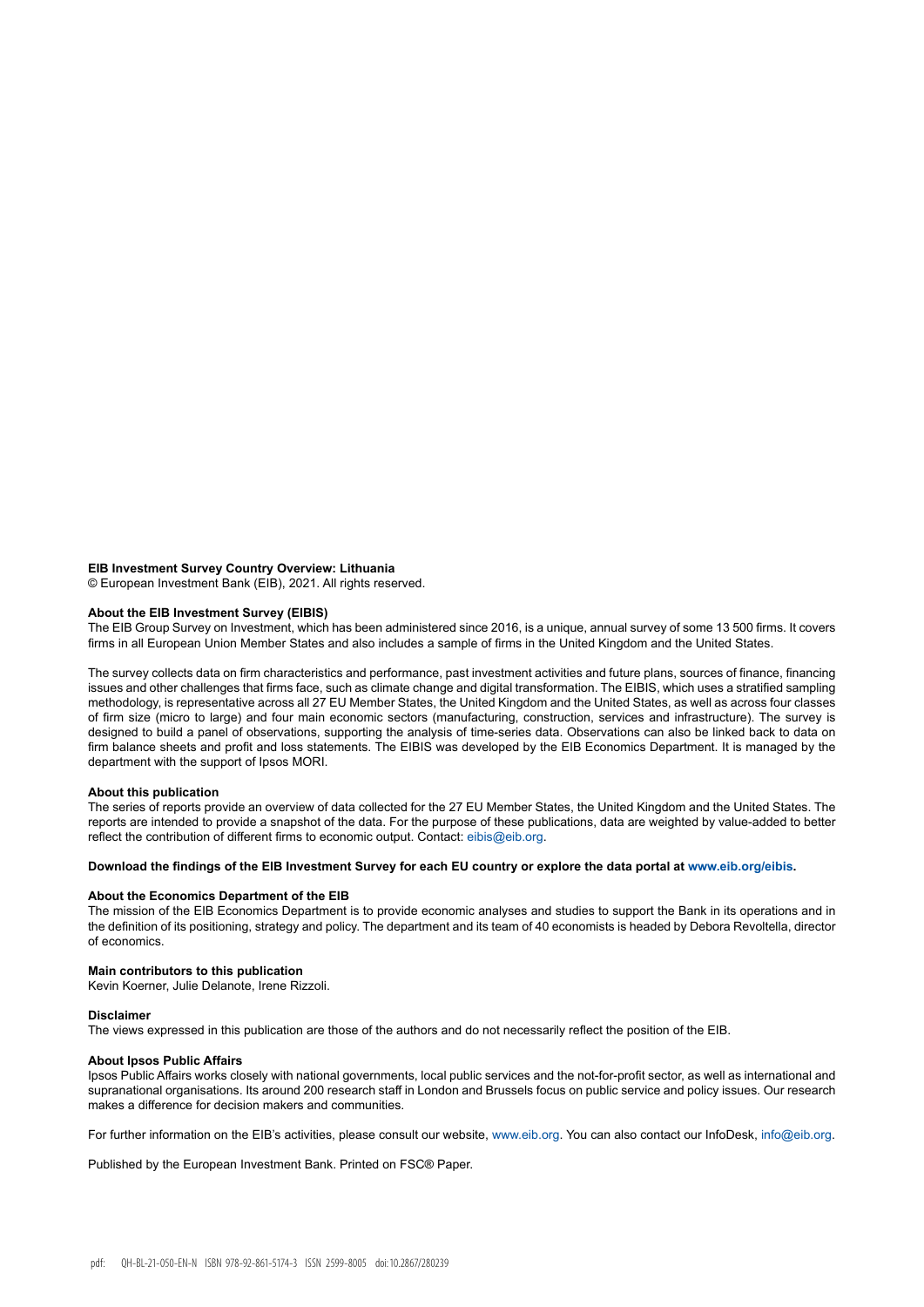### EIBIS 2021 – Lithuania

#### **KEY RESULTS**

#### **Investment Dynamics and Focus**

EIBIS 2021 shows that while fewer firms in Lithuania invested during 2020, they have clearly become more optimistic for 2021, with more firms expecting to increase investment rather than decrease it. This represents a substantial positive shift from EIBIS 2020.

On average, firms across Lithuania spent more than half (57%) of their investment on the replacement of buildings and equipment, compared to 50% at the EU level. The largest share of investment went into machinery and equipment (56%).

#### **Impact of COVID-19**

COVID-19 had a strong impact on Lithuanian firms, with 52% reporting a decline in sales or turnover compared to the beginning of 2020. COVID-19 had an impact on investment for some firms, with more than a quarter (28%) revising their investment plans downwards and 5% revising their plans upwards.

Asked about their short-term actions due to COVID-19, digitalisation stood out with a third of firms (37%) reporting to have taken action or made investment to become more digital.

#### **Investment Needs and Priorities**

COVID-19 will undeniably have a long-term impact on needs and priorities. The majority of firms indicate that they expect COVID-19 to lead to an increased use of digital technologies in the long-term (61%).

The majority of Lithuanian firms do not perceive gaps in investment. In spite of difficult circumstances, six in ten Lithuanian firms (60%) believe their investment over the last three years was about the right amount. However, more firms report investing too little in the last three years, rising from 31% in EIBIS 2020 to 37%. This is above the EU average of 14%.

Looking ahead, replacing existing buildings and equipment is the most commonly cited investment priority among Lithuanian firms (42%) and the share of firms reporting it as a priority has increased since EIBIS 2020 (27%).

#### **Innovation Activities**

Innovation activity declined: over two-thirds of all Lithuanian firms (67%) did not invest in developing or introducing new products, processes or services, a lower share than the one reported in EIBIS 2020 (56%) but broadly in line with the EU average (64%). More than half (56%) of firms have implemented at least one of the advanced digital technologies they were asked about.

#### **Drivers and Constraints**

Firms are more optimistic about the overall economic climate than they were in EIBIS 2020, however, more firms still expect a deterioration than an improvement in the short-term outlook. Firms are consistently more negative than positive about the economic climate.

Availability of staff (80%) and uncertainty about the future (83%) are the most frequently cited barriers to investment.

#### **Investment Finance**

Access to finance conditions in Lithuania are more worrisome than in the EU overall: 14% of firms in Lithuania can be considered as finance constrained, above the EU average of 5%. On balance, firms having received external finance in 2020 report to be satisfied with it. Nevertheless, Lithuanian firms (14%) are more likely than the average EU firm (6%) to be dissatisfied with the collateral needed to access finance.

As a result of the crisis, more than a quarter of firms (26%) have increased their debt. Public support was important in Lithuania, with more than half of all firms (59%) having received financial support in response to COVID-19, the most common form of support being via subsidies or any other type of financial support that will not have to be paid back (52%).

#### **Climate Change and Energy Efficiency**

A relevant share of Lithuanian firms feel the effect of climate change: 65% of firms believe that climate change and the related changes in weather patterns are currently having an impact on their business. In addition, Lithuanian firms are starting to internalize the risks associated with the transition to net zero. Firms are more likely to see this transition as a risk rather than an opportunity (47% compared to 20%).

On average, 49% of Lithuanian firms have already invested to deal with climate change, and 52% plan to do so in the next three years. Around a quarter (23%) of firms invested in measures to improve energy efficiency in 2020, below the EU average (37%). Moreover, Lithuanian firms were less likely than the EU average to set and monitor internal targets on carbon emissions (and energy consumption 29% versus 46%)

#### **Managerial Targets**

Four out of ten (44%) Lithuanian firms indicate making use of a strategic monitoring system in 2020, while three-quarters (75%) of Lithuanian firms linked individual performance to pay and 31% strove for gender balance. Overall employment in Lithuania has decreased by 0.4% since the start of the pandemic, in line with the stable trend in the EU overall.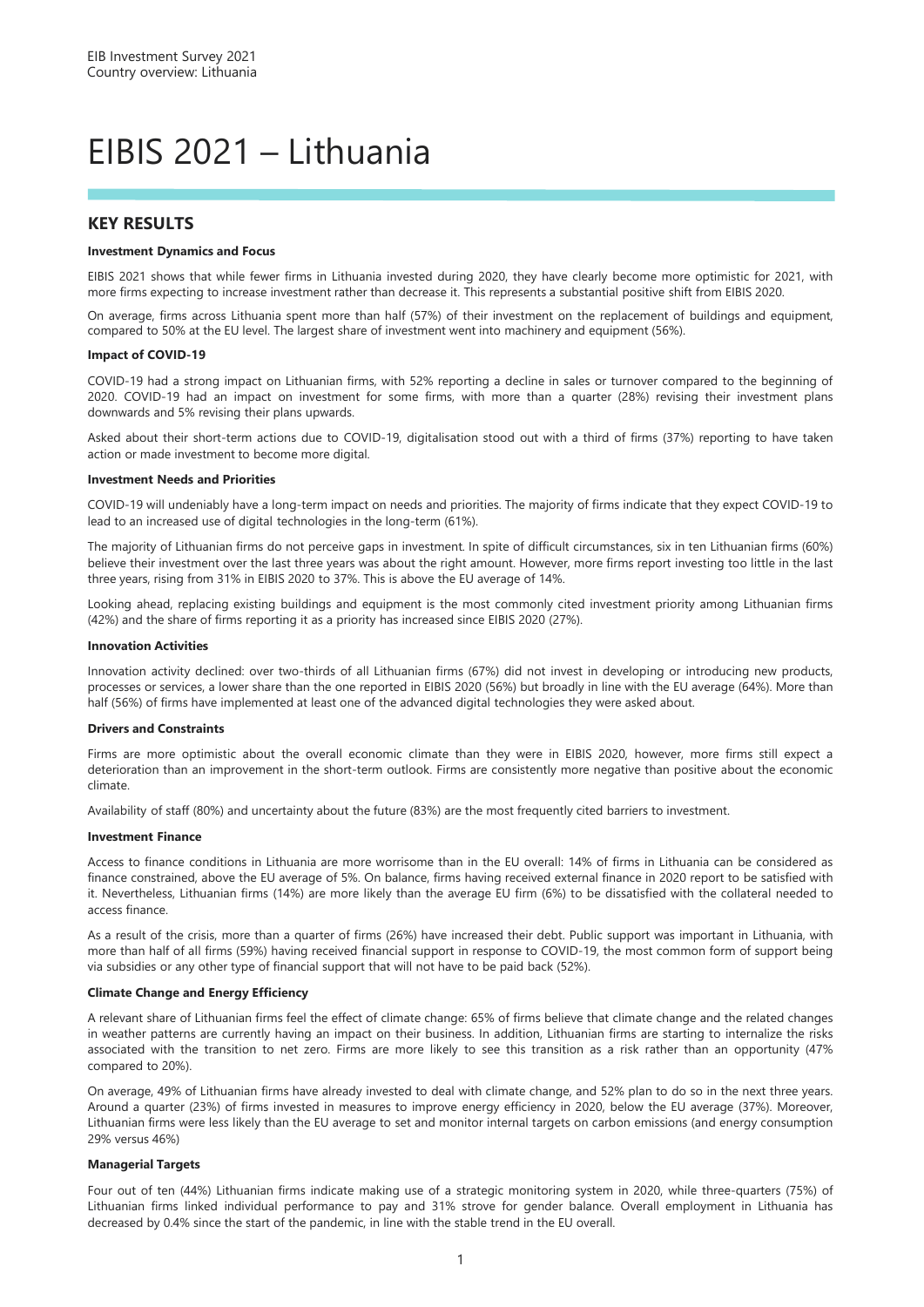### Investment Dynamics and Focus

#### **INVESTMENT DYNAMICS BY INSTITUTIONAL SECTOR**

Investment in Lithuania declined at the beginning of the pandemic, when the COVID-19 crisis affected the economy, dropping to 4% below the level in the pre-crisis period at its deep. Investment started to recover in Q4 2020, backed by strong public investment. From Q2 2021 onwards, private investment turned positive again relative to precrisis levels and total investment rose to 5% above pre-pandemic levels in the third quarter of 2021.



*The graph on the left shows the evolution of total Gross Fixed Capital Formation (in real terms); by institutional sector. The data are transformed into four-quarter sums, deflated using the implicit deflator for total GFCF. The four-quarter sum of total GFCF in 2019 Q4 is normalized to 0. Source: Eurostat The graph on the right shows the year-on-year growth of total gross fixed capital formation (in real terms); by institutional sector. The data are deflated using the implicit deflator for total GFCF. Source: Eurostat.*

#### **INVESTMENT CYCLE AND EVOLUTION OF INVESTMENT EXPECTATIONS**

EIBIS 2021 shows that while fewer firms in Lithuania invested during 2020, they have clearly become more optimistic for 2021, with more Lithuanian firms expecting to increase investment rather than decrease it. This represents a substantial positive shift from EIBIS 2020.

On balance, firms in the manufacturing and infrastructure sectors are more likely to have increased investment in 2020 than firms in other sectors.

Investment expectations have bounced back to EIBIS 2019 levels.



*'Realised change' is the share of firms who invested more minus those who invested less; 'Expected change' is the share of firms who expect(ed) to invest more minus those who expect(ed) to invest less.*



*Share of firms investing shows the percentage of firms with investment per employee greater than EUR 500. The y-axis line crosses x-axis on the EU average for EIBIS 2021..*

*Base: All firms Base: All firms (excluding don't know/refused responses)*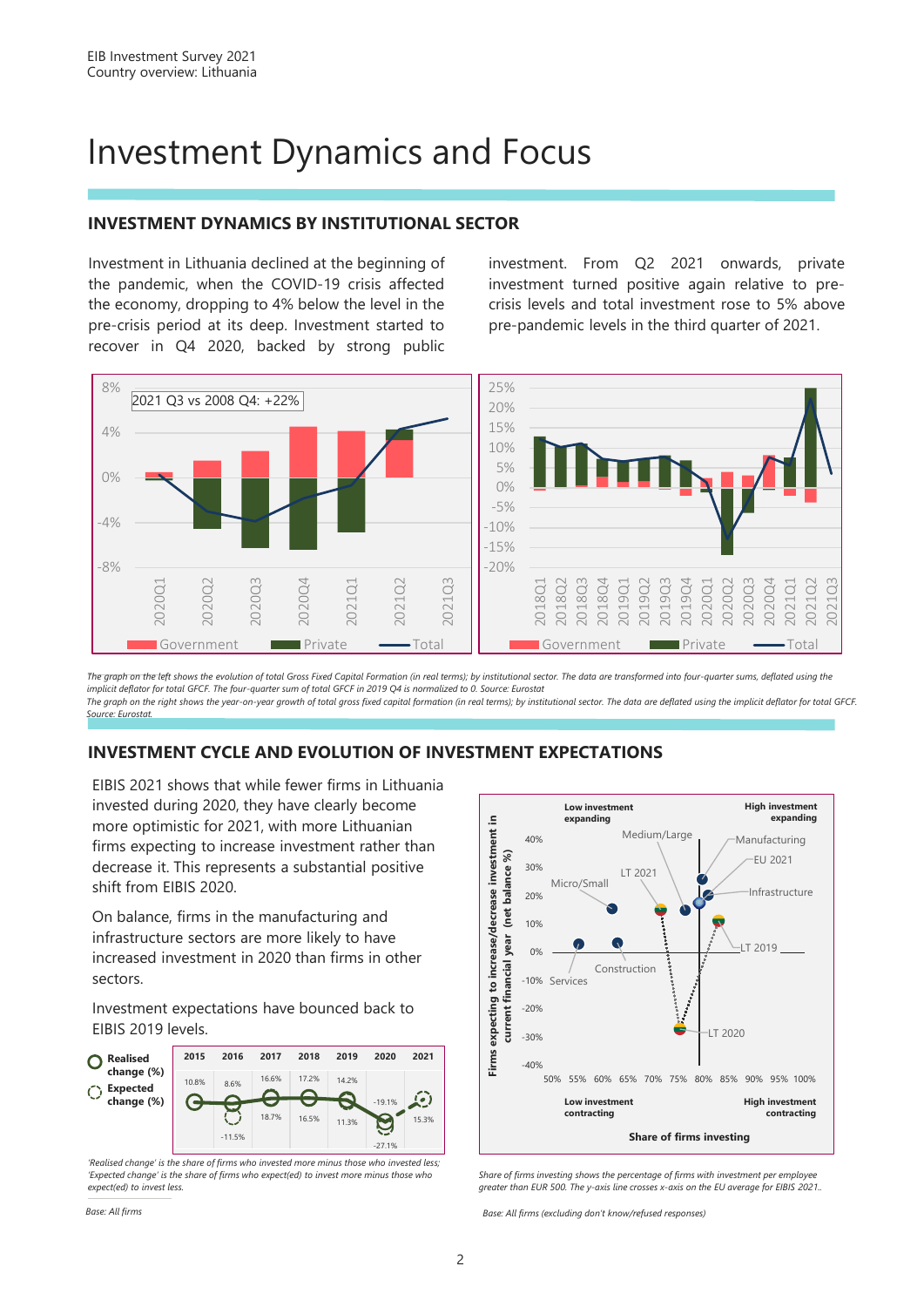### Investment Dynamics and Focus

#### **PURPOSE OF INVESTMENT IN LAST FINANCIAL YEAR** (% of firms' investment)

On average, firms across Lithuania spent more than half (57%) of their investment on the replacement of buildings and equipment in 2020, more than they did in 2019 (44%).

Investment in capacity expansion accounted for a quarter (25%) of the total investment allocated by Lithuanian firms, and the share of investment allocated to capacity expansion has declined since EIBIS 2020 (36%).

Firms in the construction and infrastructure sectors were more likely than firms in other sectors to allocate a higher share of their investment to replacement (64% and 65% respectively). In contrast, manufacturing and services firms were more likely than other sectors to report a higher share of investment for introducing new products, processes or services (21% and 19% respectively).

■ Capacity expansion ■ Replacement ■ New products/services ■ Other 100% **Average Investment Share Average Investment Share** 80% 60% 40% 20% 0% Manufacturing LT 2020 LT 2021 Construction Medium/Large EU 2021 Manufacturing **Construction** Services Infrastructure Infrastructure Vicro/Small Micro/Small Medium/Large

*Q. What proportion of total investment was for (a) replacing capacity (including existing buildings, machinery, equipment, IT) (b) expanding capacity for existing products/ services (c) developing or introducing new products, processes, services?*

*Base: All firms who have invested in the last financial year (excluding don't know/ refused responses)*

#### **INVESTMENT AREAS**



*Q. In the last financial year, how much did your business invest in each of the following with the intention of maintaining or increasing your company's future earnings?*

Out of the six investment areas considered, the largest share of investment in 2020 by Lithuanian firms went into machinery and equipment (56%), followed by software, data, IT and website activities (15%), land, business buildings and infrastructure (13%) and training of employees (7%). The investment pattern in EIBIS 2021 is broadly in line with the EIBIS 2020 findings.

Manufacturing firms allocated a larger share of their investment to R&D than firms in other sectors. Services sector firms allocated a larger share of their investment to software, data, IT, websites than other sectors.

Micro/small firms were more likely to allocate a higher share of investment to training of employees (10%) and software, data, IT and website activities (21%) than medium/large firms (4% and 13% respectively).

*Base: All firms who have invested in the last financial year (excluding don't know/refused responses)*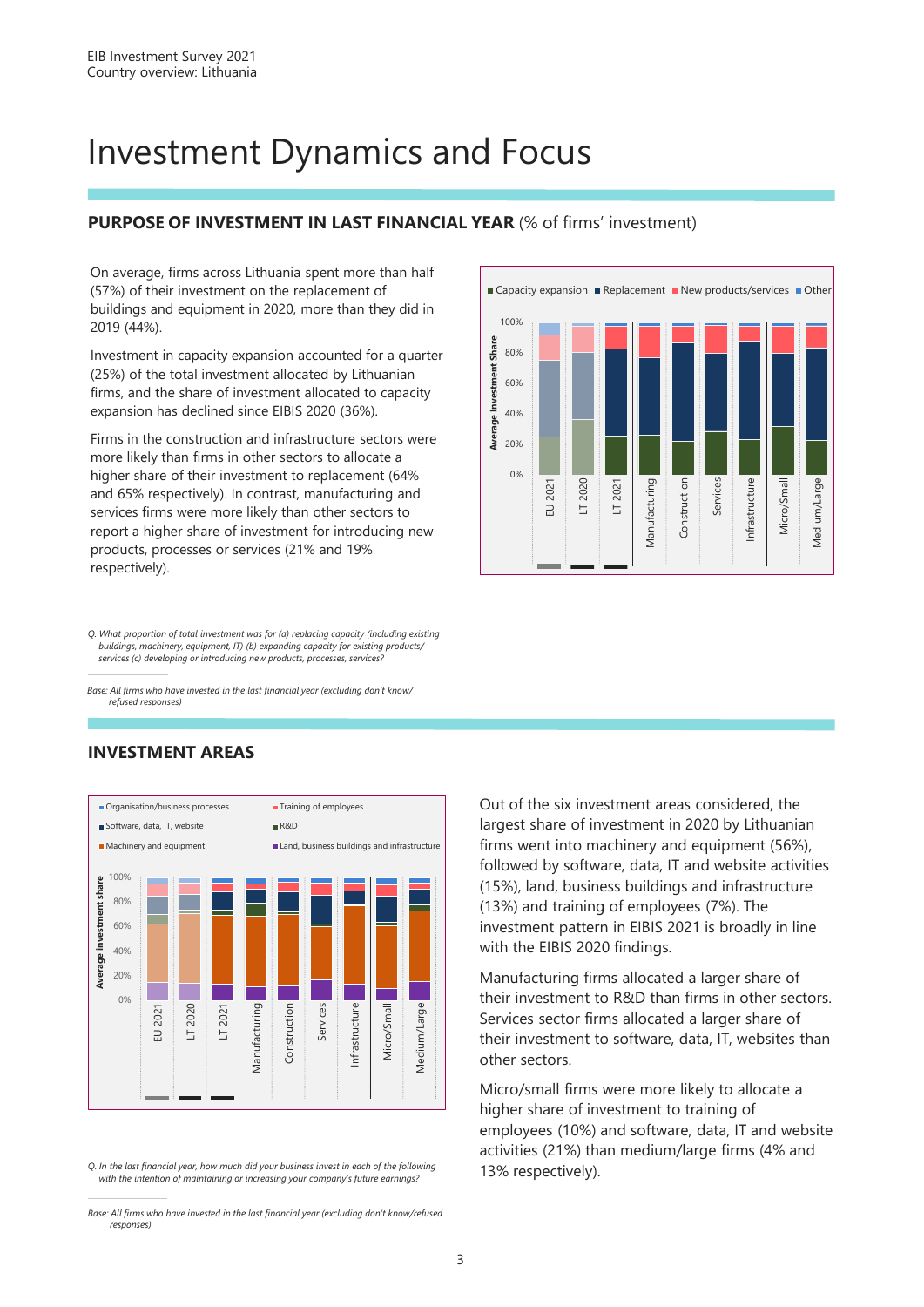### Impact of COVID-19

#### **IMPACT OF COVID-19 ON SALES**

COVID-19 hit firms in various ways. When asked about the impact on sales, around half (52%) of firms in Lithuania report a decline in sales or turnover due to COVID-19 compared to the beginning of 2020. This is broadly in line with the EU average (49%).

Micro/small firms report a greater impact, with three in five (59%) reporting a decline in their sales or turnover compared to 48% of medium/large firms.



*Q. What has been the impact so far of the COVID-19 pandemic on your company's sales or turnover compared to the beginning of 2020?*

*Base: All firms (excluding don't know/refused responses)*

#### **SHORT-TERM ACTIONS AS A RESULT OF COVID-19**



*Q. As a response to the COVID-19 pandemic, have you taken any actions or made investments to…?*

*Base: All firms (excluding don't know/refused responses)*

Just over half of firms in Lithuania (52%) have taken action or made investments in one of the aspects they were asked about, as a result of COVID-19, broadly in line with EU firms (57%).

The most cited area of action or investment concerns digitalisation: around two in five (37%) Lithuanian firms have taken action or made investments to become more digital due to COVID-19, lower than the EU average (46%).

Medium/large firms are more likely than micro/small firms to have become more digital (44% versus 21%). Micro/small firms are twice as likely to have shortened their supply chain compared to medium/large firms (13% versus 6%).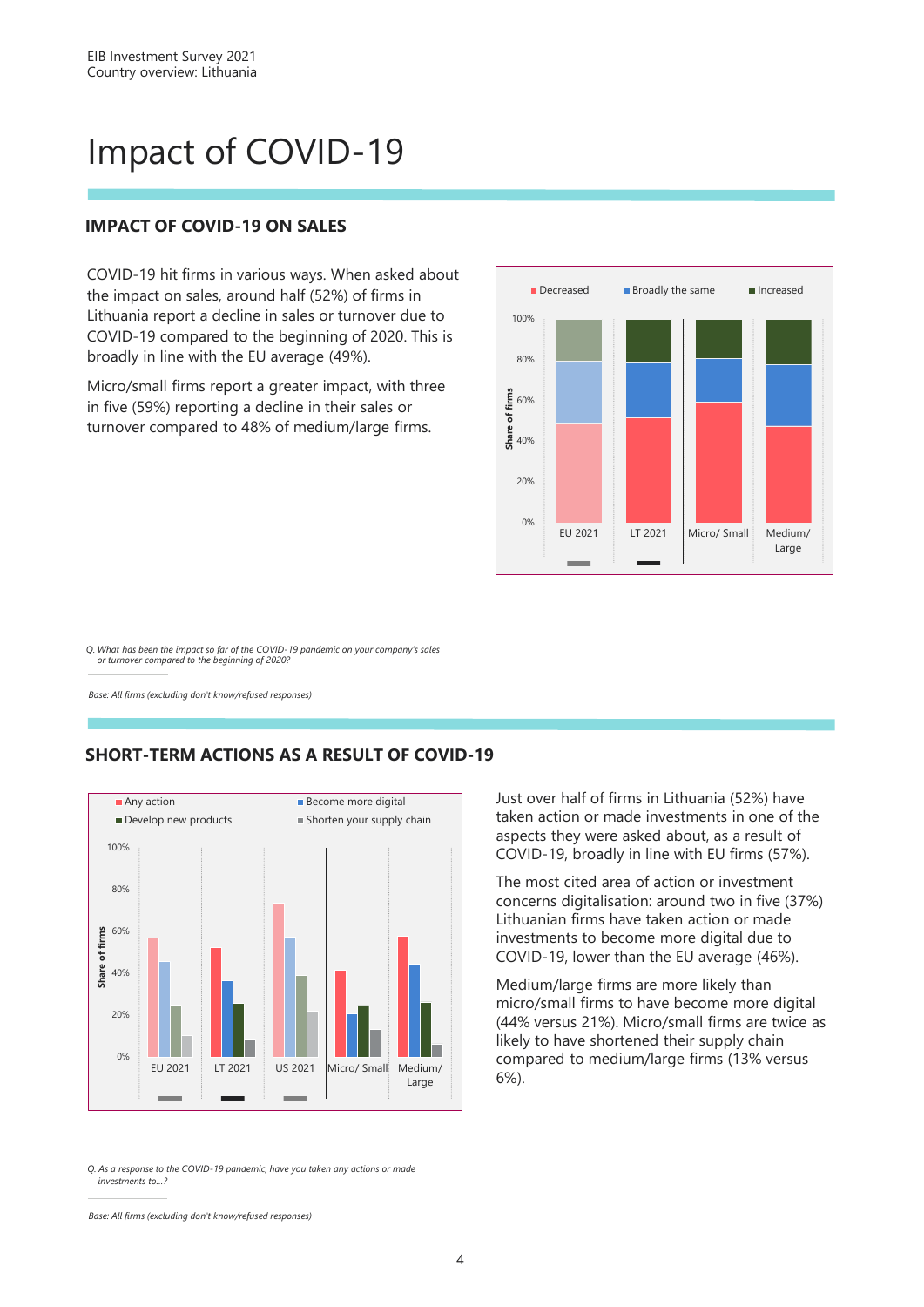### Impact of COVID-19

#### **IMPACT OF COVID-19 ON INVESTMENT**

COVID-19 had an impact on investment for 32% of the firms in Lithuania. For two-thirds (68%) of firms the COVID-19 pandemic had no impact on their investment plans, while more than a quarter (28%) of firms revised their investment plans downwards and 5% revised their plans upwards. This pattern is in line with the EU overall.

Firms in the services and infrastructure sectors are the most likely to have revised their investment plans downwards, as reported by 32% of them.

Firms in the construction sector are the least likely to have been impacted, with more than four-fifths (85%) not changing their investment plans due to COVID-19.



*Q. Has your company taken any of the following actions as a result of the COVID-19 pandemic?*

*Q. You mentioned revising your investment plans due to the COVID-19 pandemic. Did you revise them upward or downward?*

*Base: All firms (excluding don't know/refused responses)*



**DIFFERENCES IN IMPACT OF COVID-19 ON INVESTMENT**

*Q. Do you expect the COVID-19 outbreak to have a long-term impact on any of the following?*

*Q. What has been the impact so far of the COVID-19 pandemic on your company's sales or turnover compared to the beginning of 2020? Has it…?*

*Base: All firms (excluding don't know/refused responses)*

Overall, Lithuanian firms whose sales or turnover had been negatively impacted by COVID-19 are more likely to have revised their investment plans downwards compared to firms whose sales or turnover had been buoyant.

Two-fifths (41%) of firms in Lithuania who had experienced a negative sales impact revised their investment plans downwards, similar to the EU overall (36%).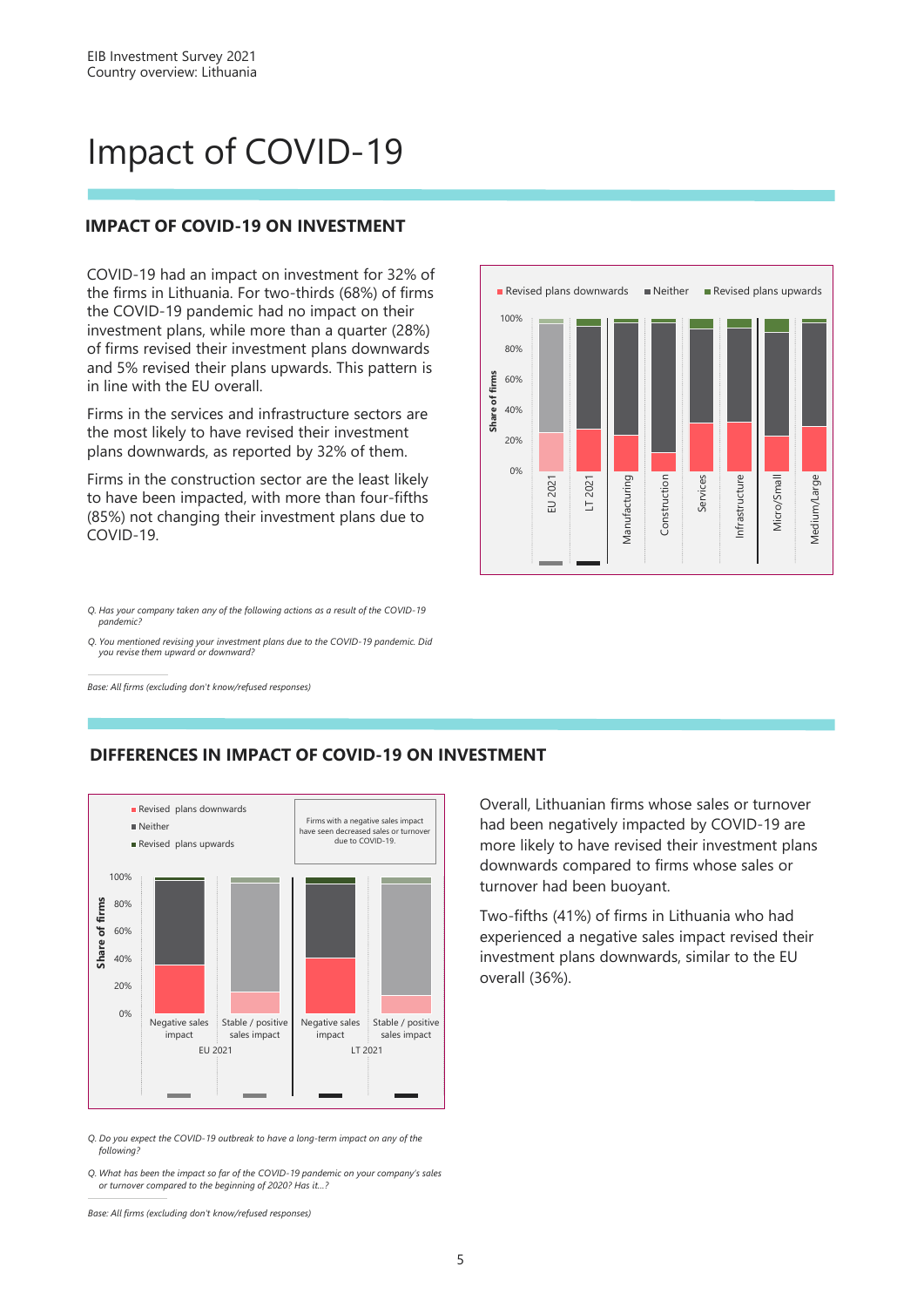### Investment Needs and Priorities

#### **PERCEIVED INVESTMENT GAP**

The majority of firms in Lithuania do not perceive a major investment gap. In spite of difficult circumstances, six in ten Lithuanian firms (60%) believe their investment over the last three years was about the right amount, a lower share compared to the EU average (82%) but broadly similar to EIBIS 2020 (67%).

Firms in Lithuania are more likely to feel that they invested too little compared to the EU average (37% versus 14%). Firms in the services sector have the lowest share reporting that they invested too little (23%).



*Q. Looking back at your investment over the last 3 years, was it too much, too little, or about the right amount?*

*Base: All firms (excluding 'Company didn't exist three years ago' responses)*



#### **SHARE OF FIRMS AT OR ABOVE FULL CAPACITY**

*Full capacity is the maximum capacity attainable e.g. company's general practices regarding the utilization of machines and equipment, overtime, work shifts, holidays etc.*

*Q. In the last financial year, was your company operating above or at maximum capacity attainable under normal circumstances?*

*Base: All firms (data not shown for those operating somewhat or substantially below full capacity)*

In 2020, the share of Lithuanian firms that were operating at or above full capacity has declined compared to 2019 (37% in EIBIS 2021 versus 53% in EIBIS 2020). This pattern is also evident among EU firms but firms in Lithuania were much less likely to operate at or above full capacity (37% versus 49% in the EU overall).

Firms in the manufacturing sector were more likely to operate at or above full capacity (49%), than firms in other sectors.

Micro/small firms were much less likely to operate at or above full capacity than medium/large firms (25% versus 43%).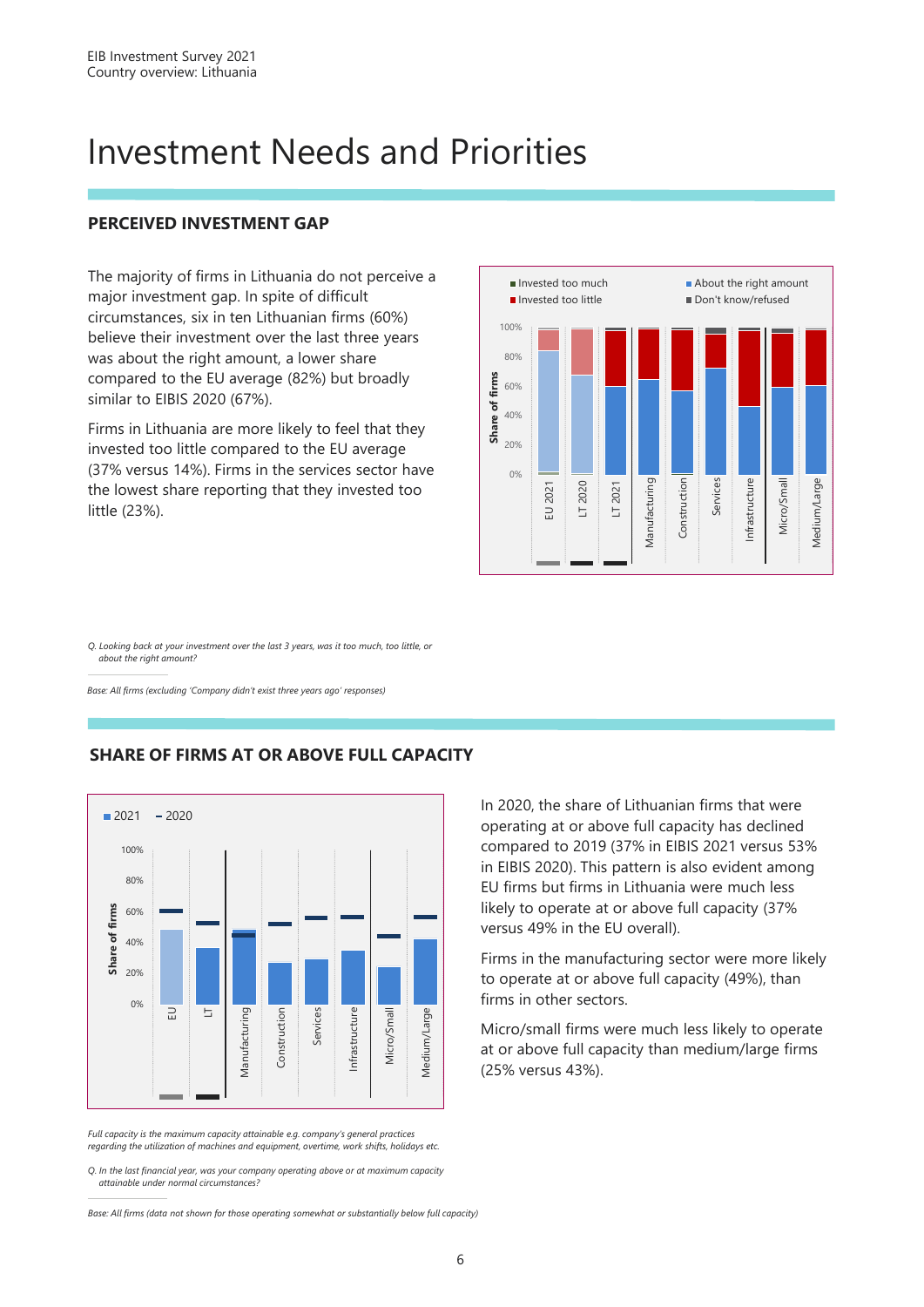### Investment Needs and Priorities

#### **FUTURE INVESTMENT PRIORITIES** (% of firms)

Looking ahead to the next three years, replacing existing buildings and equipment is the most commonly cited investment priority among Lithuanian firms (42%) and the share of firms reporting it as a priority has increased since EIBIS 2020 (27%). Capacity expansion for existing products and services is the priority for more than a quarter (28%) of firms, followed by the development or introduction of new products, processes or services (21%).

The share of Lithuanian firms prioritising capacity expansion has declined (28% in EIBIS 2021 versus 41% EIBIS 2020). Infrastructure sector firms are more likely to prioritise replacement (51%) than firms in other sectors.



*Q. Looking ahead to the next 3 years, which is your investment priority (a) replacing existing buildings, machinery, equipment, IT; (b) expanding capacity for existing products/services; (c) developing or introducing new products, processes, services?*

*Base: All firms (excluding don't know/refused responses)*



#### **COVID-19 LONG-TERM IMPACT**

*Q. Do you expect the COVID-19 outbreak to have a long-term impact on any of the following?*

COVID-19 will undeniably have a long-term impact on needs and priorities, as reported by 85% of firms in Lithuania. This is higher than the EU average (72%).

A large share of Lithuanian firms (61%) believe that COVID-19 will result in an increased use of digital technologies in the long-term, broadly similar to EU firms (55%).

Firms in Lithuania are more likely than EU firms to think that there will be a long-term impact on their services or product portfolio (57% versus 23%), supply chain (45% versus 28%) and a permanent reduction in employment (19% versus 13%).

*Base: All firms*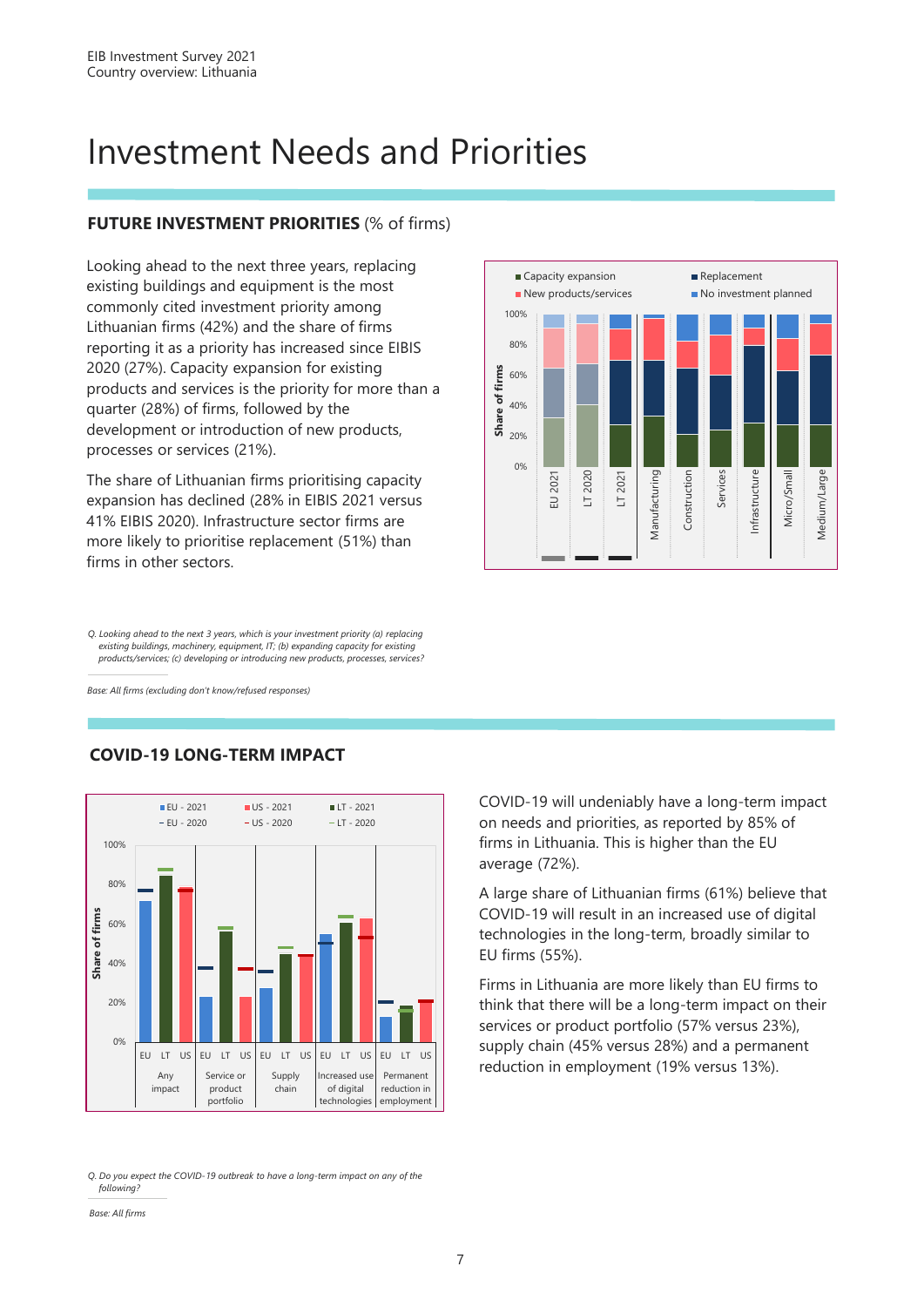### Innovation Activities

#### **INNOVATION ACTIVITY**

Over two-thirds of all Lithuanian firms (67%) have not allocated any investment to innovation activities in 2020, a higher share than what was reported in EIBIS 2020 (56%), but broadly in line with the EU average (64%).

Firms in the manufacturing and services sector were the most likely to innovate (both 39%).

Medium/large firms were more likely than micro/small firms to innovate (36% versus 28% respectively).



*Q. What proportion of total investment was for developing or introducing new products, processes, services?* 

*Q. Were the products, processes or services new to the company, new to the country, new to the global market?*

*Base: All firms (excluding don't know/refused responses)*

#### **INNOVATION PROFILE**



When firms' innovation and research and development behaviour is profiled more widely, 8% of firms in Lithuania can be classified as 'active innovators', and a further 2% of firms as 'developers'. This is less than the EU average of 18% for 'active innovators' firms and 7% for 'developer' firms.

*Q. What proportion of total investment was for developing or introducing new products, processes, services?* 

*Q. Were the products, processes or services new to the company, new to the country, new to the global market?*

*Q. In the last financial year, how much did your business invest in Research and Development (including the acquisition of intellectual property) with the intention of maintaining or increasing your company's future earnings?* 

*Base: All firms (excluding don't know/refused responses)*

*The 'No innovation and no R&D' group comprises firms that did not introduce any new products, processes or services in the last financial year. The 'Adopter only'* introduced new products, processes or services but without undertaking any of their<br>own research and development effort. 'Developers' are firms that did not introduce new products, processes or services but allocated a significant part of their<br>investment activities to research and development. 'Incremental' and 'Leading *innovators' have introduced new products, processes and services and also invested in research and development activities. The two profiles differ in terms of the novelty of the new products, processes or services. For incremental innovators these are 'new to the firm'; for leading innovators' these are new to the country/world'.*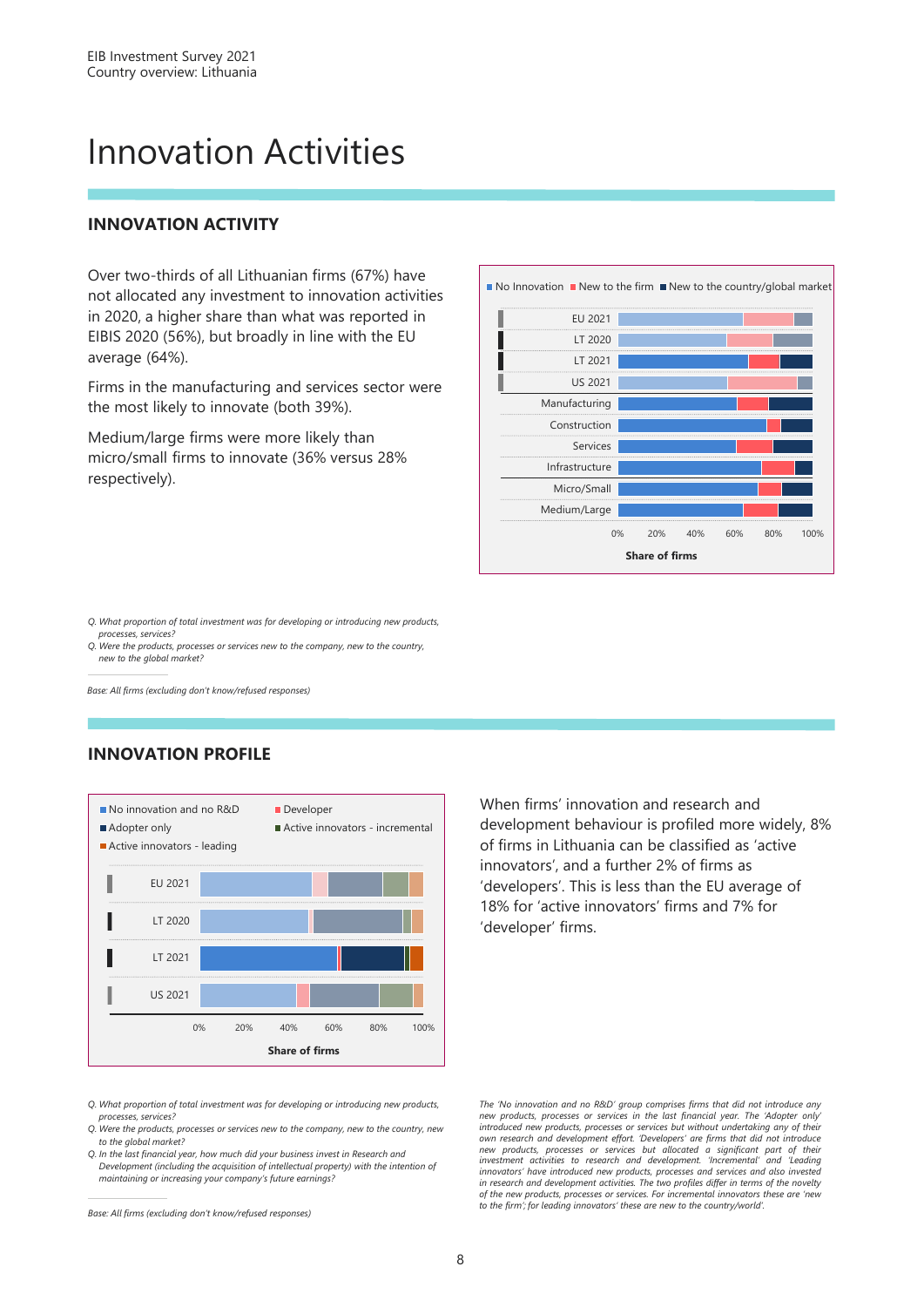### Innovation Activities

#### **IMPLEMENTATION OF ADVANCED DIGITAL TECHNOLOGIES**

More than half (56%) of firms have implemented at least one of the advanced digital technologies they were asked about, broadly in line with what was reported in EIBIS 2020 (60%) and the EU average (61%).

Firms in the construction sector are the least likely to have implemented at least one advanced digital technology within their business (34%). Large firms are more likely than SMEs to have implemented at least one advanced digital technology (63% versus 41%).



*Reported shares combine implemented the technology 'in parts of business' and 'entire* 

*Q. Can you tell me for each of the following digital technologies if you have heard about them, not heard about them, implemented them in parts of your business, or whether your entire business is organised around them?*

*business organised around it'*

*Base: All firms (excluding don't know/refused responses)*



#### **ADVANCED DIGITAL TECHNOLOGIES**

**\* Sector: 1 = Asked of Manufacturing firms, 2 = Asked of Services firms, 3 = Asked of Construction firms, 4 = Asked of infrastructure firms**

*Q. Can you tell me for each of the following digital technologies if you have heard about them, not heard about them, implemented them in parts of your business, or whether your entire business is organised around them?*

*Reported shares combine implemented the technology 'in parts of business' and 'entire business organised around it'*

*Base: All firms (excluding don't know/refused responses); Sample size LT: Manufacturing (92); Construction (98); Services (89); Infrastructure (115)*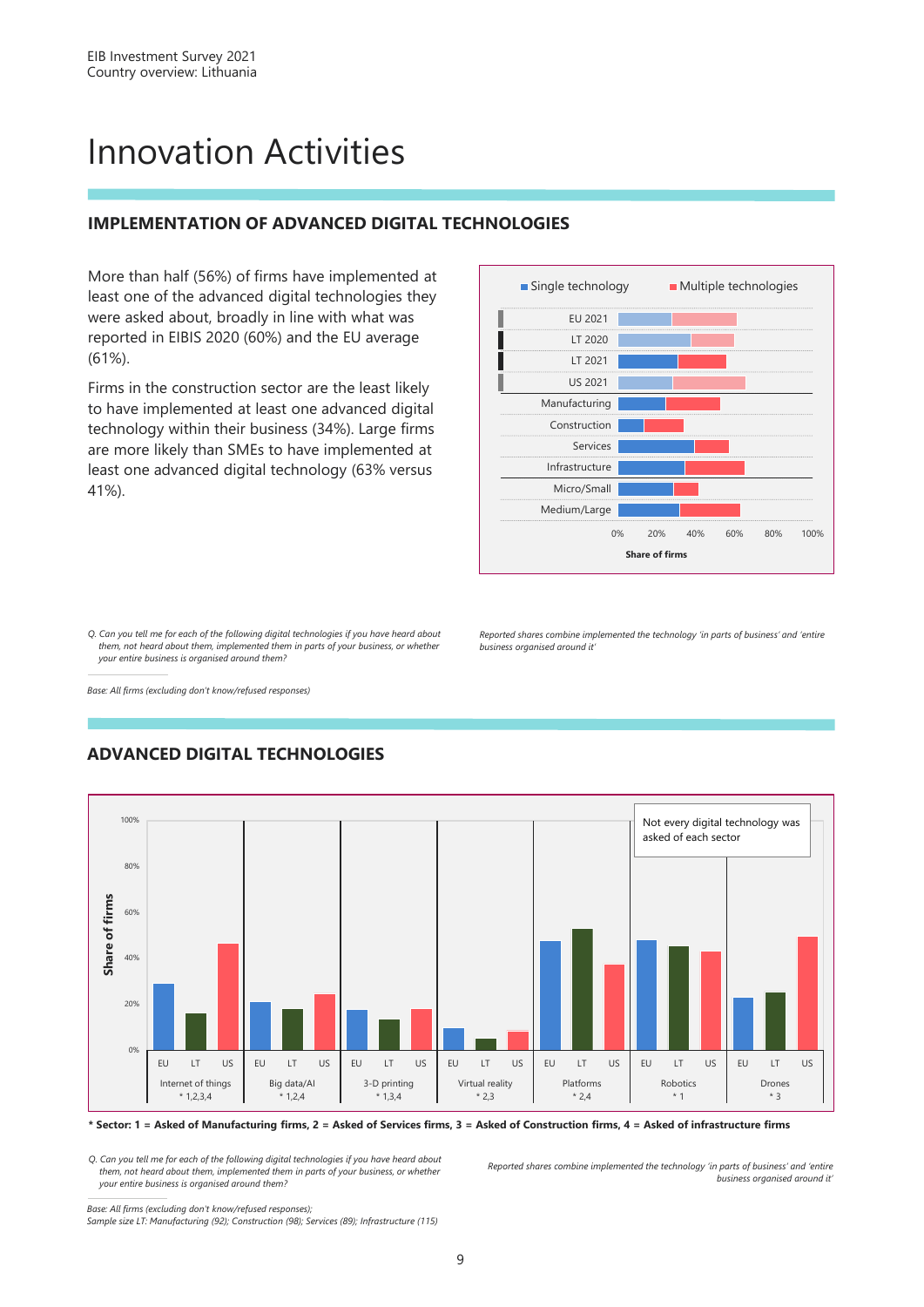### Drivers And Constraints

#### **SHORT-TERM FIRM OUTLOOK**

Firms in Lithuania remain on balance pessimistic about nearly all the short-term outlook measures, with firms still expecting a deterioration rather than an improvement.

This contrasts sharply with the overall EU picture, where firms have become optimistic and generally expect an improvement, with the exception of the political/regulatory climate.



*Q. Do you think that each of the following will improve, stay the same, or get worse over the next twelve months?*

*\*Net balance is the share of firms seeing improvement minus the share of firms seeing a deterioration*

*Base: All firms*





*Please note: green figures are positive, red figures are negative*

*Q. Do you think that each of the following will improve, stay the same, or get worse over the next twelve months?*

*Base: All firms*

Lithuanian firms across all sectors have, on balance, a more negative than positive outlook on the economic climate. All firms, except in the construction sector, are on balance negative about the political / regulatory economic climate.

Firms of all size classes have a negative outlook on the political / regulatory climate and the economic climate. Medium and large firms are more likely to have a negative outlook on business prospects and internal finance than micro/small firms.

The most negative outlook overall is the one of infrastructure firms on their business prospects (24%).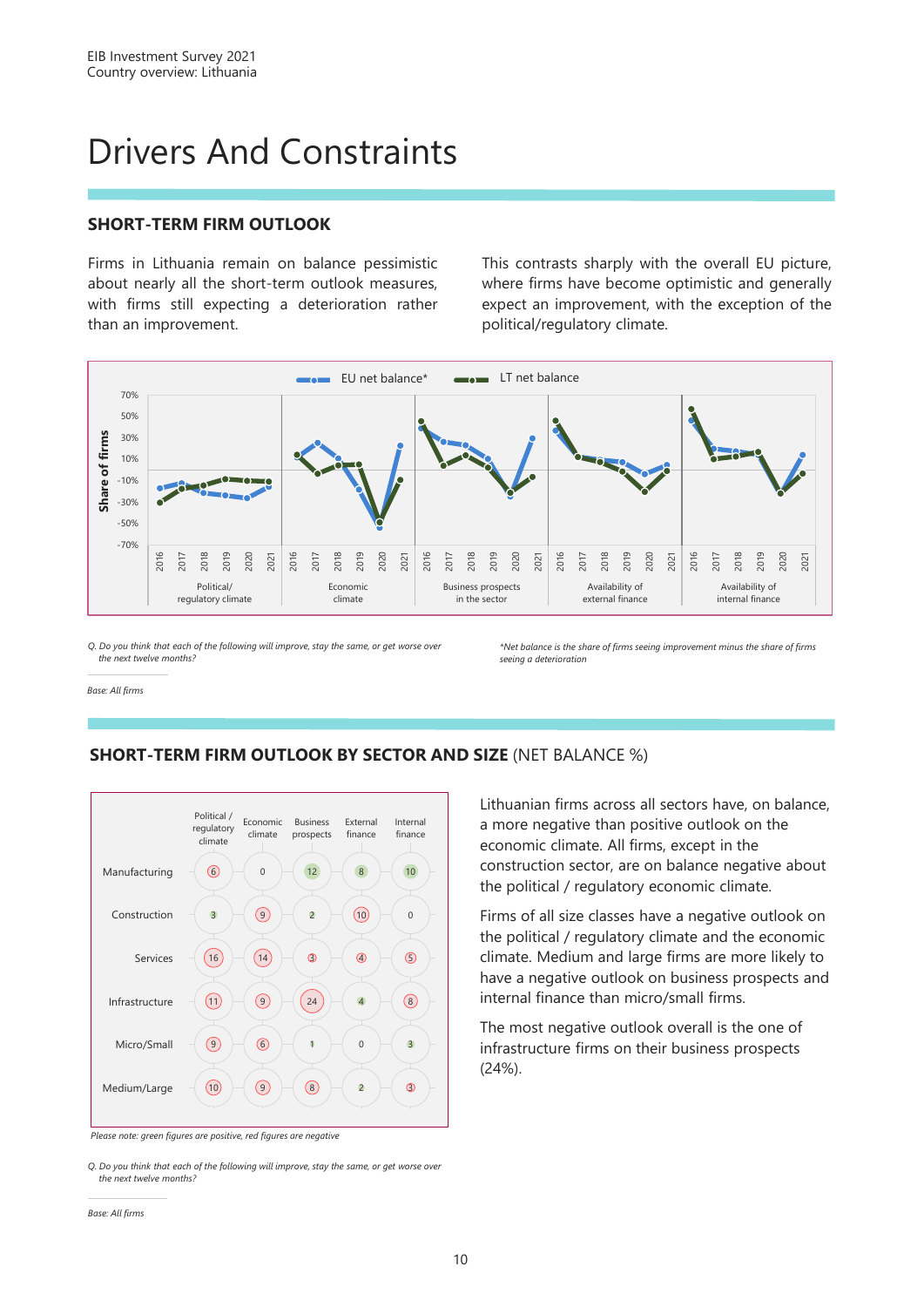### Drivers And Constraints

#### **LONG-TERM BARRIERS TO INVESTMENT**

The availability of skilled staff and uncertainty about the future remain the two most frequently mentioned barriers to investment in Lithuania (80% and 83% respectively).

Firms in Lithuania are more likely than EU firms to cite uncertainty about the future as a barrier to

investment (83% versus 73% respectively). In contrast, firms in Lithuania are less likely than EU firms to see access to digital infrastructure (32% versus 45% respectively) and availability of adequate infrastructure (35% versus 47% respectively) as a barrier to investment.



*Q. Thinking about your investment activities in Lithuania, to what extent is each of the following an obstacle? Is it a major obstacle, a minor obstacle or not an obstacle at all?*

*Base: All firms (data not shown for those who said not an obstacle at all/don't know/refused)*

#### **LONG-TERM BARRIERS BY SECTOR AND SIZE**



*Q. Thinking about your investment activities in Lithuania, to what extent is each of the following an obstacle? Is it a major obstacle, a minor obstacle or not an obstacle at all?*

*Reported shares combine 'minor' and 'major' obstacles into one category*

*Base: All firms (data not shown for those who said not an obstacle at all/don't know/refused)*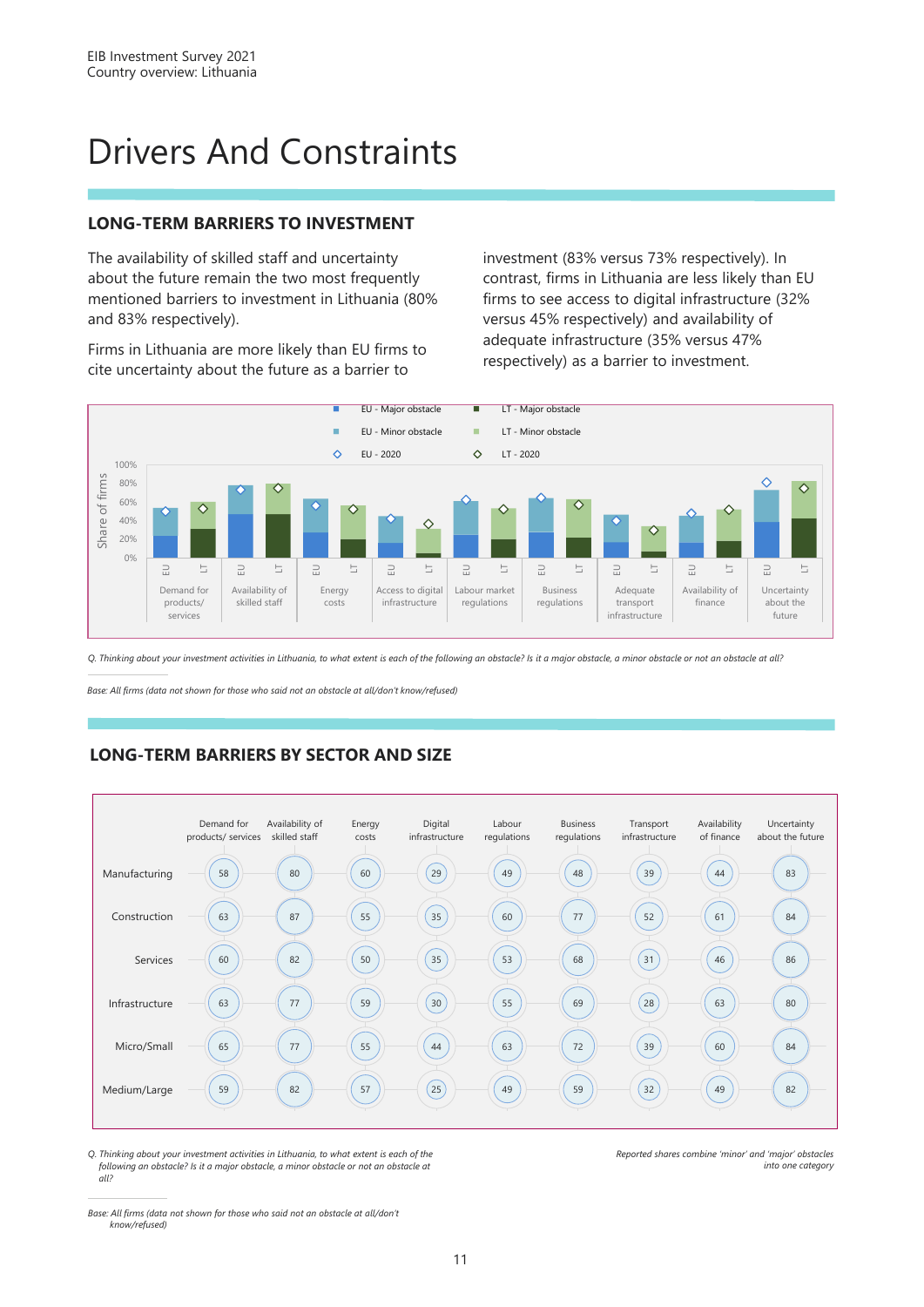### Investment Finance

#### **SOURCE OF INVESTMENT FINANCE**

Firms in Lithuania continued to fund around threequarters (72%) of their investment in 2020 through internal financing. This is similar to what was reported in EIBIS 2020 (67%) but higher than in the EU overall (63%).

Firms in the services sector used a larger share of internal investment finance (87%) than any other sector, while firms in the infrastructure sector obtained the largest share of external finance (37%).

Intra-group finance accounted for only 2% of investment overall.



*Q. What proportion of your investment was financed by each of the following?*

*Base: All firms who invested in the last financial year (excluding don't know/ refused responses)*





*Q. Approximately what proportion of your external finance does each of the following represent?*

*\*Loans from family, friends or business partners*

*\*\* Caution low base size*

*Base: All firms who used external finance in the last financial year (excluding don't know/refused responses)*

The pattern of external finance used in 2020 in Lithuania is very different from the EU average and varies by sector and size of firm.

The share of external finance in form of bank loans has declined in Lithuania in EIBIS 2021 compared to the year before (29% versus 37% in EIBIS 2020). Leasing made up the highest share of external finance (34%) in 2020.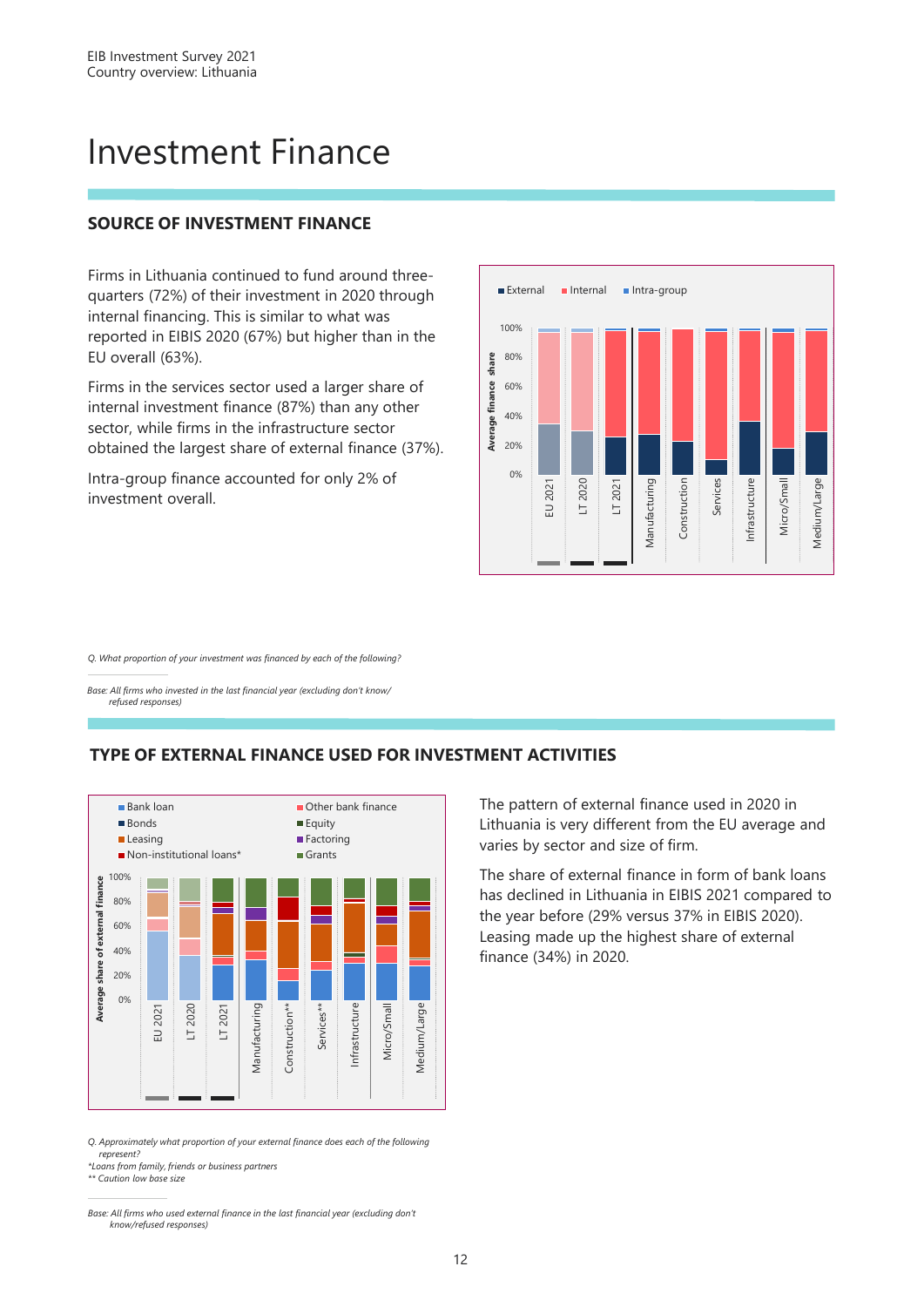### Investment Finance

#### **ACTIONS TAKEN AS A RESULT OF COVID-19**

As a result of the COVID-19 pandemic, a quarter (26%) of Lithuanian firms have increased their debt and 9% of firms have raised new equity from current owners, both higher than the EU average (16% and 5% respectively).



*Q. Has your company taken any of the following actions as a result of the COVID-19 pandemic?*

*Base: All firms (excluding don't know/refused responses)*

#### **SHARE OF FIRMS RECEIVING FINANCIAL SUPPORT IN RESPONSE TO COVID-19**



*Q. Since the start of the pandemic, have you received any financial support in response to COVID-19? This can include finance from a bank or other finance provider, or government-backed finance*

Public support was important: around six in ten (59%) Lithuanian firms received financial support in response to COVID-19. The most common form of support was provided in form of subsidies or other financial support that does not need to be paid back in the future (52%).

*Base: All firms (excluding don't know/refused responses)*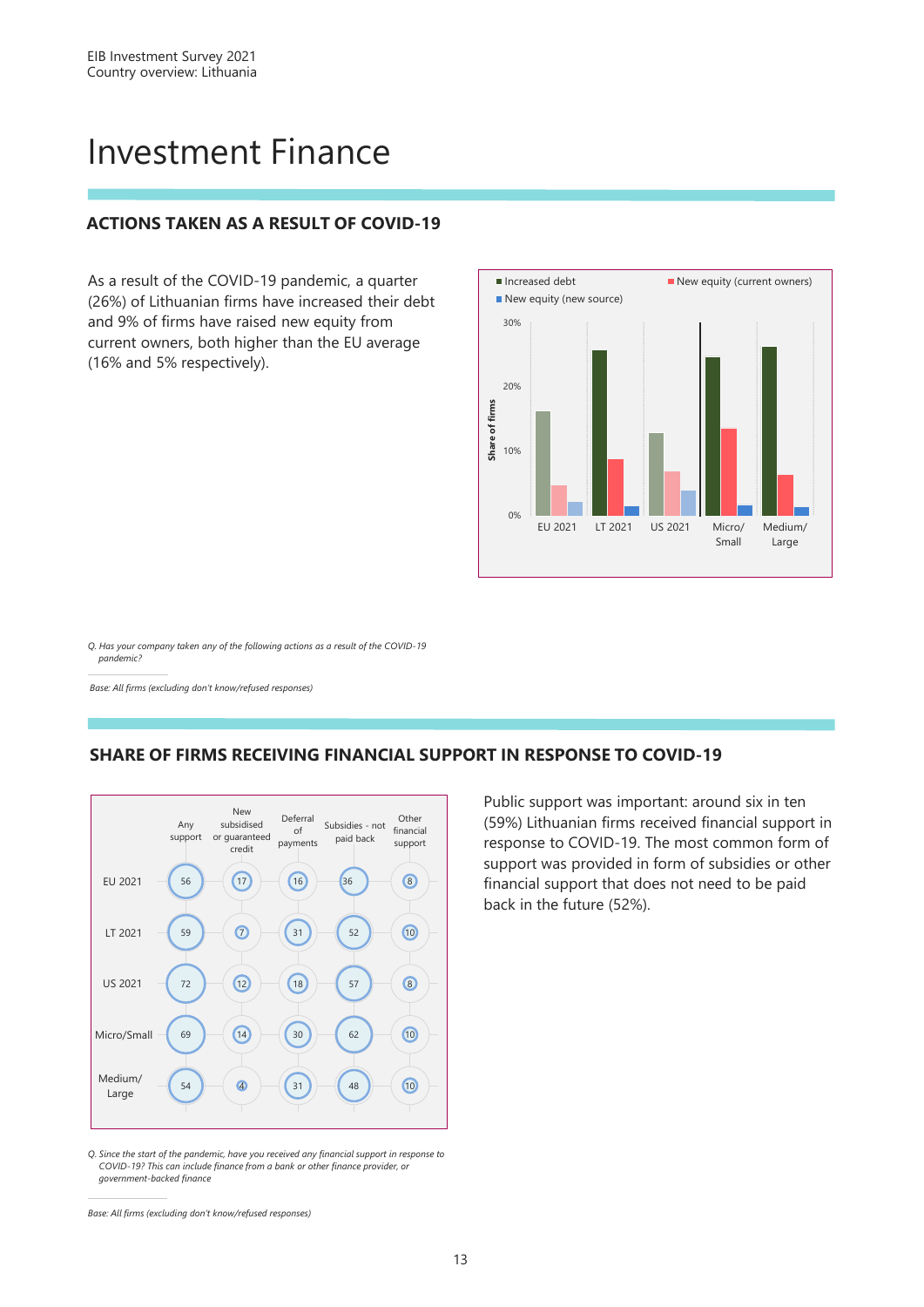### Access To Finance

#### **DISSATISFACTION WITH EXTERNAL FINANCE RECEIVED**

Lithuanian firms having received external finance in 2020 are on balance far more likely to be satisfied than dissatisfied with the external finance received. These very low levels of dissatisfaction are similar to those reported in EIBIS 2020.

Lithuanian firms are more likely than the average EU firm to be dissatisfied with the collateral needed to access finance. In fact, the highest level of dissatisfaction reported regards the collateral required (14%), which is more than twice the EU average of 6%.



*Q. How satisfied or dissatisfied are you with …?*

*Base: All firms who used external finance in the last financial year (excluding don't know/refused responses)* 

#### $\theta$ 18 6 3 5  $\overline{4}$ 3  $\Delta$  $20$ 4 13 4 4  $\sqrt{2}$ 15  $\Omega$ 6  $\left(3\right)$  $21$  $14$ 22  $\left(5\right)$  $20$ 13  $\theta$ 16 9  $\sqrt{5}$  $\Omega$ 6 Manufacturing Construction Services Infrastructure Micro/Small Medium/Large Amount Cost Maturity Collateral Type

**DISSATISFACTION BY SECTOR AND SIZE (%)**

With the exception of collateral, firms from all sectors and of all size classes are generally rather satisfied with the amount of external finance received and the terms attached to it.

Dissatisfaction with collateral is relatively high, as reported by at least one in five firms in the services (22%) and manufacturing (21%) sectors, and by micro/small firms (20%) that used external finance.

Overall, dissatisfaction with external finance is the lowest for firms in the infrastructure sector and the highest for firms in the services sector.

*Q. How satisfied or dissatisfied are you with …?*

*Base: All firms who used external finance in the last financial year (excluding don't know/refused responses)*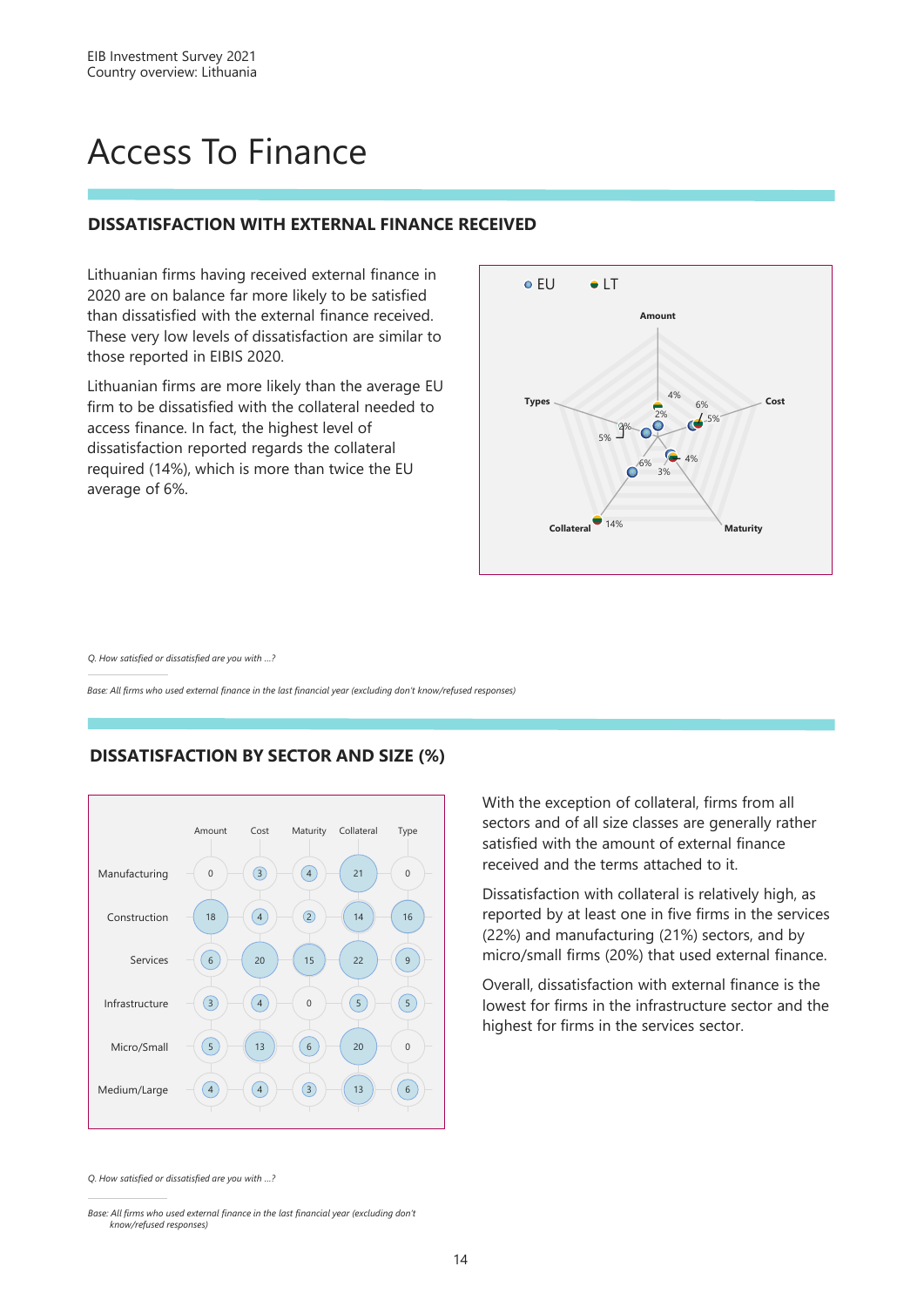### Access To Finance

#### **SHARE OF FINANCE CONSTRAINED FIRMS**

14% of firms in Lithuania can be considered as finance constrained, unchanged from EIBIS 2020, but above the EU average of 5%.

Firms in the construction sector (22%) and micro/small firms (21%) are the most likely to be finance constrained.



*Finance constrained firms include: those dissatisfied with the amount of finance obtained (received less), firms that sought external finance but did not receive it (rejected) and those who did not seek external finance because they thought borrowing costs would be too high (too expensive) or they would be turned down (discouraged)*

*Base: All firms (excluding don't know/refused responses)*

#### **FINANCING CONSTRAINTS OVER TIME**



The proportion of Lithuanian firms that are finance constrained has barely changed since EIBIS 2020. Firms in Lithuania are almost three times as likely to be finance constrained compared to the EU average.

*Base: All firms (excluding don't know/refused responses)*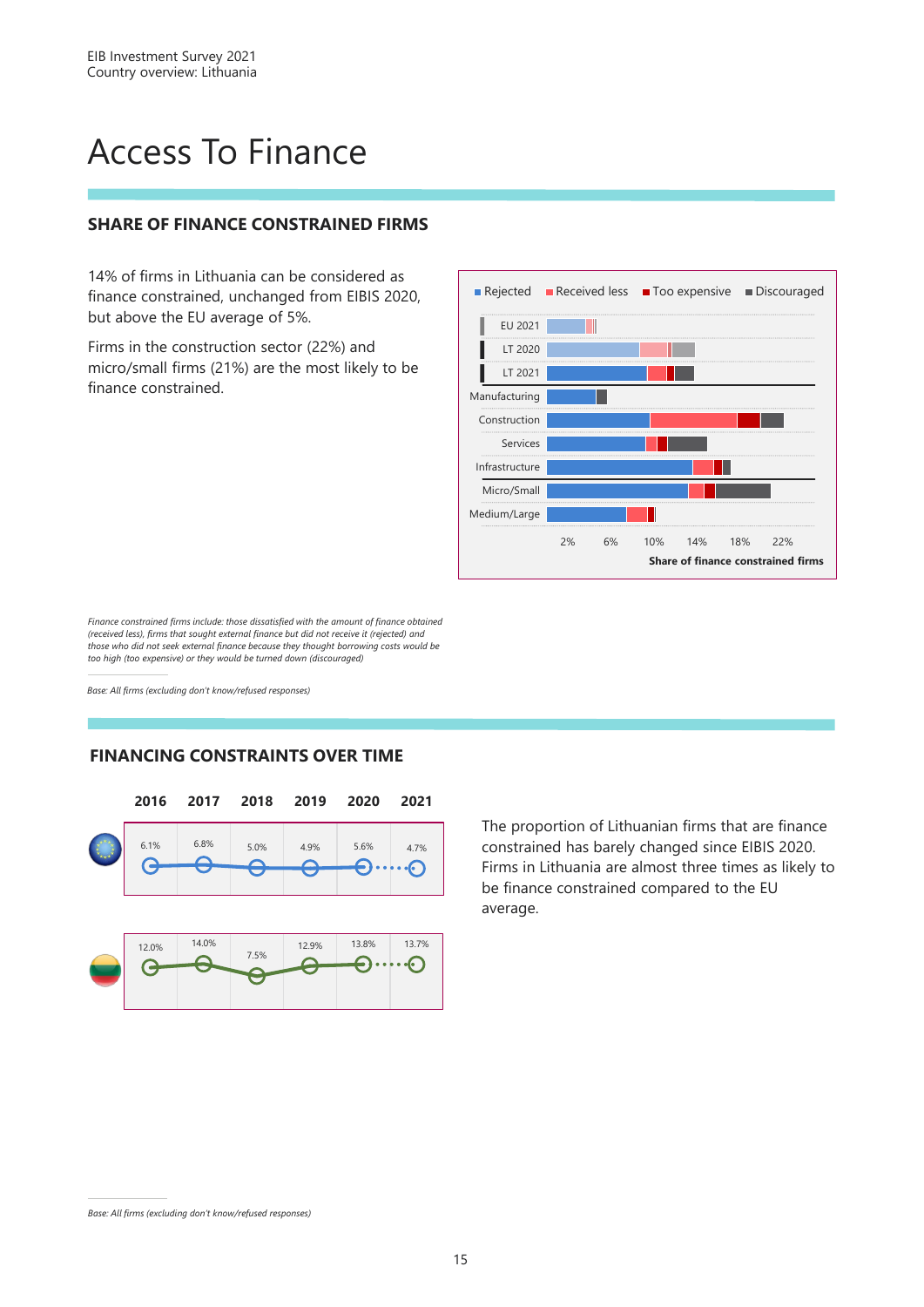### Climate Change and Energy Efficiency

#### **IMPACT OF CLIMATE CHANGE – PHYSICAL RISK**

A sizeable share of Lithuanian firms feel the effects of weather events: around two-thirds (65%) of firms believe that climate change and the related changes in weather patterns are currently having an impact on their business, in line with the EU average (58%).

Construction firms are the most likely to believe that climate change and the related changes are having an impact on their business (71%), including around a third (36%) who believe it has a major impact.

Medium/large firms are more likely than micro/small firms to say that climate change and the related changes are having an impact on their business (55% versus 70% respectively).

*Q. Thinking about climate change and the related changes in weather patterns, would you say these weather events currently have a major impact, a minor impact or no impact at all on your business?* 

*Base: All firms (excluding don't know / refused responses)*



#### **IMPACT OF CLIMATE CHANGE – RISKS ASSOCIATED WITH THE TRANSITION TO A NET ZERO EMISSION ECONOMY OVER THE NEXT FIVE YEARS**



*Q. Thinking about your company, what impact do you expect this transition to stricter climate standards and regulations will have on your company over the next five years?*

Lithuanian firms are starting to internalise the risks associated with the transition to net zero. A third (33%) of firms in Lithuania think that the transition to stricter climate standards and regulations will have no impact on their company over the next 5 years, a much lower share than the EU average of 41%. However, firms thinking it will have an impact are more likely to see it as a risk rather than an opportunity (47% compared to 20%).

Firms in the infrastructure sector are the most likely to see a transition to stricter climate standards and regulations as a risk (67%); conversely, the service sector is the most likely to expect no impact (50%) and more than a quarter (27%) of firms in the manufacturing see the transition to a net zero emission economy as an opportunity.

Medium/large firms are more likely to view the transition as a risk than micro/small firms (54% versus 35% respectively).

*Base: All firms (excluding don't know / refused responses)*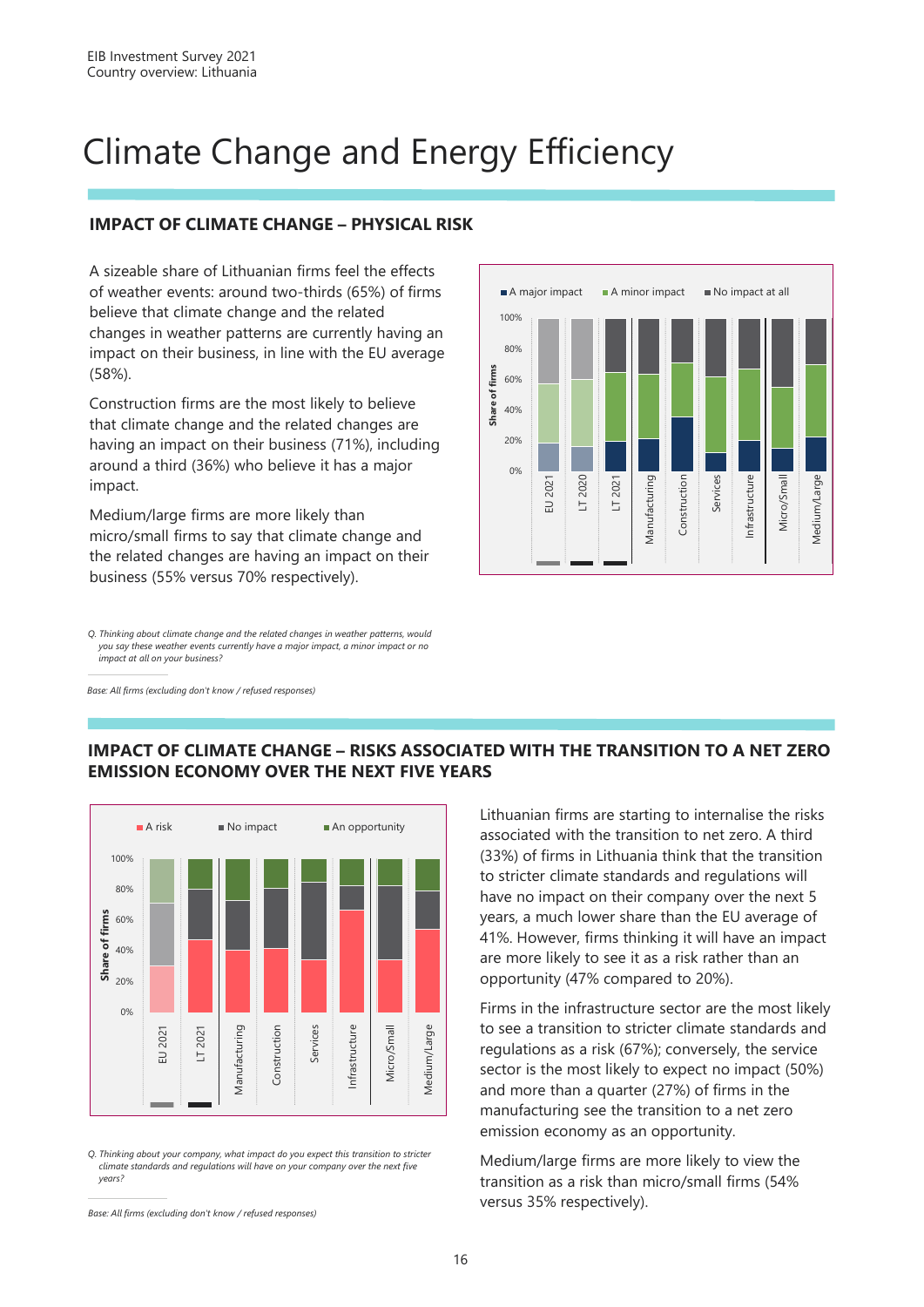### Climate Change and Energy Efficiency

#### **INVESTMENT PLANS TO TACKLE CLIMATE CHANGE IMPACT**

On average, half (49%) of Lithuanian firms have already invested to deal with climate change, and 52% have plans to invest over the next three years. The share of firms who have already invested has increased since EIBIS 2020 (30%).

Infrastructure firms are more likely than other sectors to have already invested in measures that tackle climate change impact (68%) and they are also more likely to plan to do so (71%).



*Q. Now thinking about investments to tackle the impacts of weather events and to deal with the process of reduction in carbon emissions, which of the following applies?*

*Base: All firms (excluding don't know/refused responses)*

#### **SHARE OF FIRMS INVESTING IN MEASURES TO IMPROVE ENERGY EFFICIENCY AND SHARE OF TOTAL INVESTMENT**



Around a quarter (23%) of firms invested in measures to improve energy efficiency in 2020, similar to the share reported the year before (26%) but below the EU average (37%). The share of total investments in energy efficiency in 2020 by Lithuanian firms (5%) was slightly below the share of investments in the EU (9%).

Firms in the manufacturing and infrastructure sectors are the most likely to have invested in measures to improve energy efficiency (27% and 29% respectively).

Medium/large firms are more likely than micro/small firms to have invested in energy efficiency (30% versus 9%).

*Q. What proportion of the total investment in the last financial year was primarily for measures to improve energy efficiency in your organisation?*

*Base: All firms (for share of firms investing)*

*Base: All firms who have invested in the last financial year (excluding don't know/refused responses) (average share of investment)*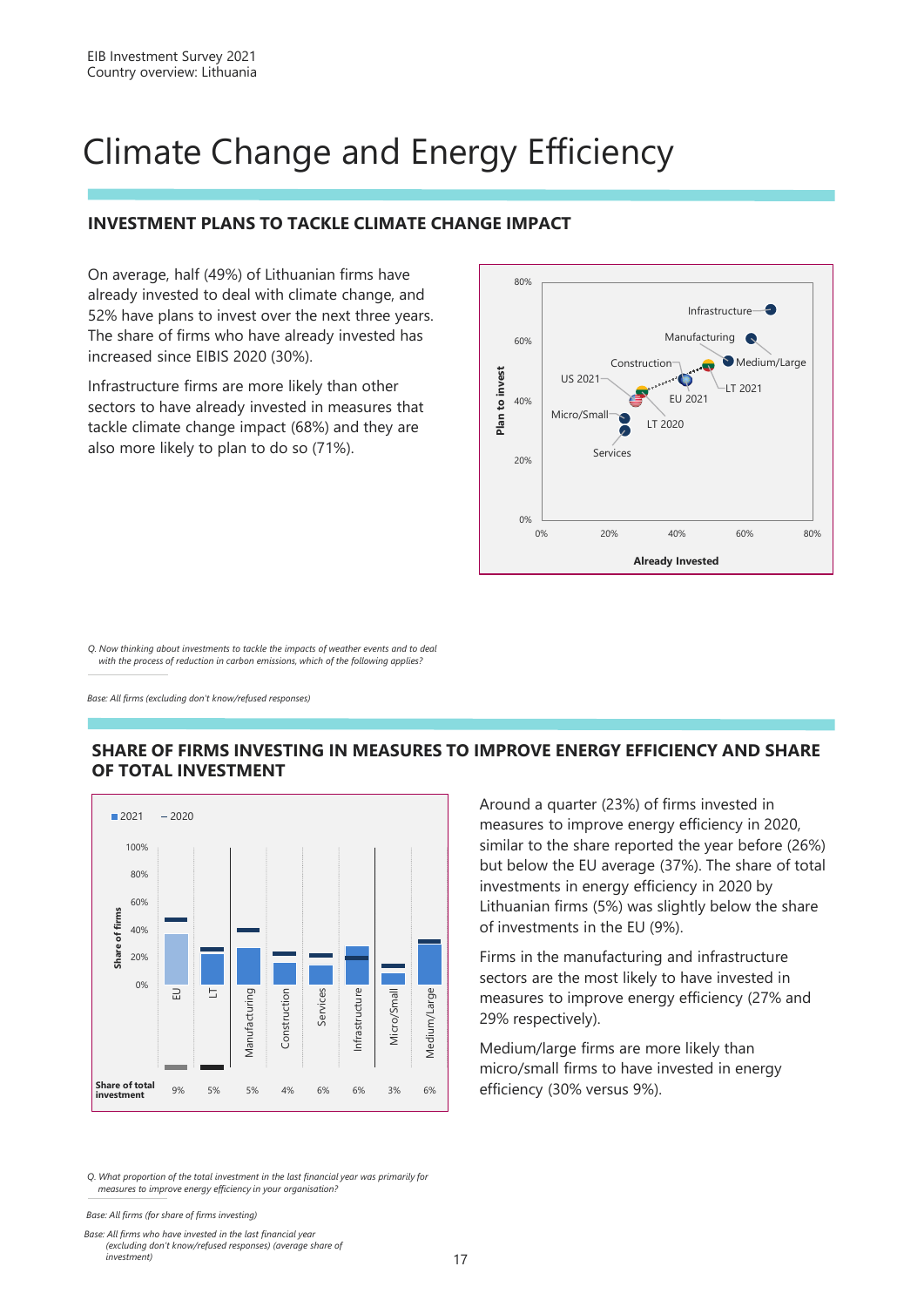### Firm management, climate targets, gender balance and employment

#### **FIRM MANAGEMENT, CLIMATE TARGETS AND GENDER BALANCE**

75% of Lithuanian firms linked individual performance to pay in 2020 and they are more likely to have done so than EU firms (75% versus 67%).

Lithuanian firms (44%) were less likely than the EU firms (55%) to use a strategic monitoring system, to set and monitor internal targets on carbon emissions and energy consumption (29% versus 46%) and to strive for gender balance (31% versus 60%).

Firms in the services sector and micro/small firms were the least likely to set and monitor internal targets on carbon emissions and energy consumption (9% and 11% respectively).



*Q. In 2020, did your company…?*

*Base: All firms (excluding don't know/refused responses)*

#### **CHANGE IN EMPLOYMENT DURING COVID-19**



*Q. How many people does your company employ either full or part time at all its locations, including yourself?*

*Q. How many people did your company employ either full or part time at all its locations at the beginning of 2020, before the COVID-19 pandemic?* 

*Base: All firms (excluding don't know/refused responses)*

Employment in Lithuania has decreased by 0.4% during the COVID-19 pandemic, compared to a stable pattern in the EU.

Micro and small firms have seen a much larger decline in employment (-5.5%) than medium and large firms (-0.2%).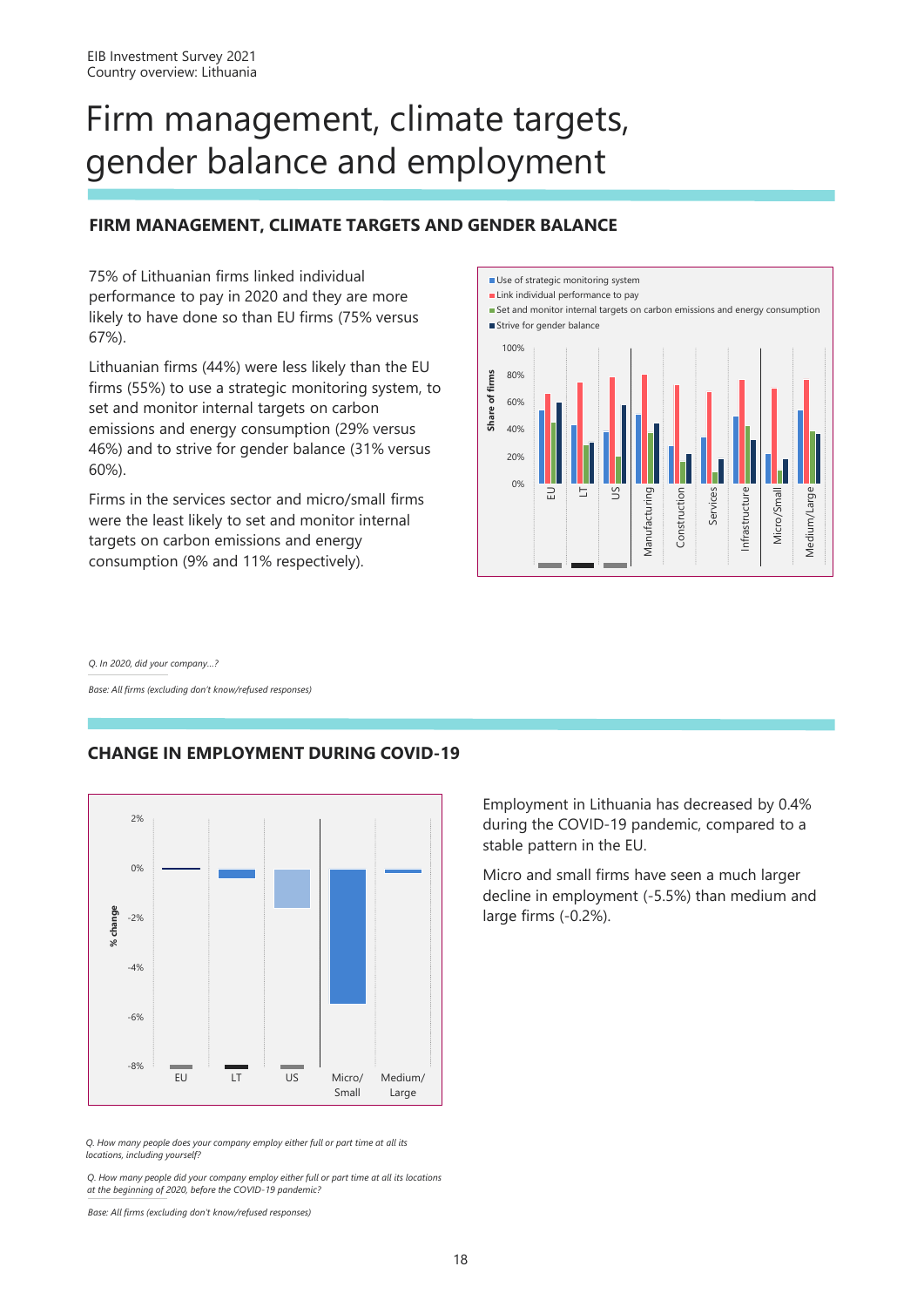### EIBIS 2021 – Country Technical Details

#### **SAMPLING TOLERANCES APPLICABLE TO PERCENTAGES AT OR NEAR THESE LEVELS**

The final data are based on a sample, rather than the entire population of firms in Lithuania, so the percentage results are subject to sampling tolerances. These vary with the size of the sample and the percentage figure concerned.

|                   | <b>EU</b>                 | <b>US</b> | LT.           | Manufacturing: Construction : Services : Infrastructure |       |          |       |                         | Micro Medium EU vs Manuf vs Small vs<br>:/Small:/Large : LT : Constr :Medium/: | $\cdot$ Micro/ $\cdot$<br>Large |
|-------------------|---------------------------|-----------|---------------|---------------------------------------------------------|-------|----------|-------|-------------------------|--------------------------------------------------------------------------------|---------------------------------|
|                   | $(11920)$ $(802)$ $(400)$ |           |               | (92)                                                    | (98)  | (89)     | (115) |                         | $(245)$ (155) $(11920)(98 \text{ vs } 92)$ (245 vs                             |                                 |
| :10% or:<br>:90%  | $1.1\%$ $3.5\%$ 3.8%      |           |               | 8.0%                                                    | 7.4%  | $6.5\%$  | 7.1%  |                         | $3.7\%$ 5.4% 3.9% 10.9% 6.5%                                                   |                                 |
| :30% or:<br>:70%  | $1.7\%$ : 5.3% 5.8%       |           |               | 12.2%                                                   | 11.3% | $10.0\%$ | 10.8% |                         | $: 5.6\% : 8.2\% : 6.0\% : 16.6\% : 9.9\%$                                     |                                 |
| $\frac{1}{2}50\%$ | 1.8%                      |           | $:5.8\%$ 6.3% | 13.3%                                                   | 12.4% | $10.9\%$ | 11.8% | $6.2\%$ 9.0% 6.6% 18.1% |                                                                                | $10.9\%$                        |

#### **GLOSSARY**

| Investment                 | A firm is considered to have invested if it spent more than EUR 500 per employee on<br>investment activities with the intention of maintaining or increasing the company's future<br>earnings. |
|----------------------------|------------------------------------------------------------------------------------------------------------------------------------------------------------------------------------------------|
| : Investment cycle         | Based on the expected investment in current financial year compared to last one, and the<br>proportion of firms with a share of investment greater than EUR 500 per employee.                  |
| : Manufacturing sector     | Based on the NACE classification of economic activities, firms in group C (Manufacturing).                                                                                                     |
| <b>Construction sector</b> | Based on the NACE classification of economic activities, firms in group F (Construction).                                                                                                      |
| <b>Services sector</b>     | Based on the NACE classification of economic activities, firms in group G (wholesale and<br>retail trade) and group I (accommodation and food Services activities).                            |
| Infrastructure sector      | Based on the NACE classification of economic activities, firms in groups D and E (utilities),<br>group H (transportation and storage) and group J (information and communication).             |
| : SME                      | Firms with between 5 and 249 employees.                                                                                                                                                        |
| : Large firms              | Firms with at least 250 employees.                                                                                                                                                             |

*Note: the EIBIS 2021 country overview refers interchangeably to 'the past/last financial year' or to '2020'. Both refer to results collected in EIBIS 2021, where the question is referring to the past financial year, with the majority of the financial year in 2020 in case the financial year is not overlapping with the calendar year 2020.*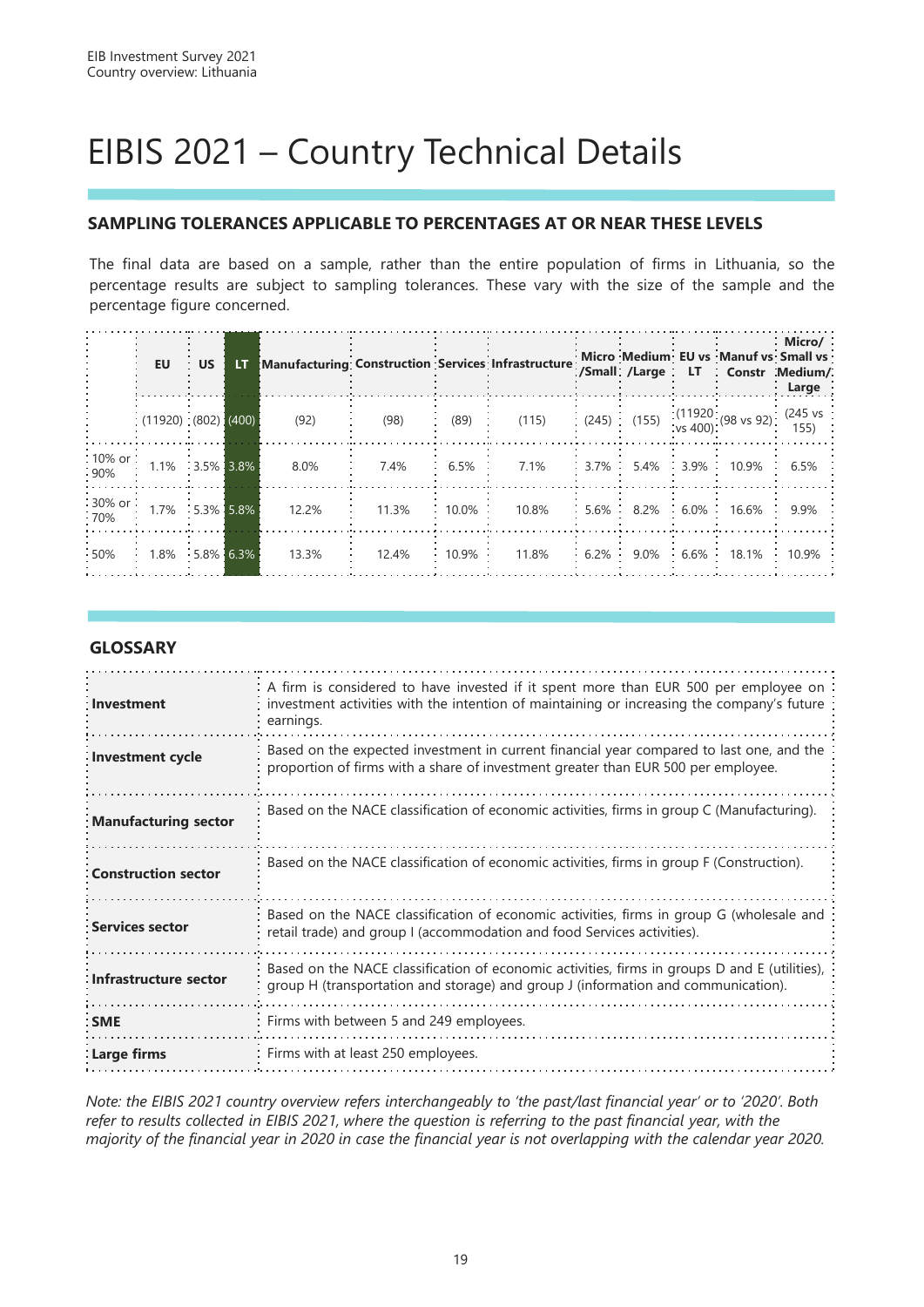### EIBIS 2021 – Country Technical Details

The country overview presents selected findings based on telephone interviews with 400 firms in Lithuania (carried out between March and July 2021).

**BASE SIZES** *(\*Charts with more than one base; due to limited space, only the lowest base is shown)*

| <b>Base definition and page reference</b>                                                                             | 2021/2020<br>믒 | 2021<br>Š | 2020<br>$17$<br>$2021$ | Manufacturing | Construction | Services | nfrastructure | Micro/Small | Medium/Large |
|-----------------------------------------------------------------------------------------------------------------------|----------------|-----------|------------------------|---------------|--------------|----------|---------------|-------------|--------------|
| All firms, p. 2, p. 6, p. 7, p. 10, p. 11                                                                             | 11920/11971    | 802       | 400/400                | 92            | 98           | 89       | 115           | 245         | 155          |
| All firms (excluding 'Company didn't exist three<br>years ago' responses), p. 6                                       | 11910/11949    | 802       | 397/398                | 92            | 96           | 88       | 115           | 242         | 155          |
| All firms (excluding don't know/refused responses),                                                                   | 11620/11634    | 768       | 390/392                | 89            | 95           | 85       | 115           | 240         | 150          |
| All firms (excluding don't know/refused responses),<br>p. 4 (top)                                                     | 11860/NA       | 800       | 396/NA                 | 91            | 96           | 88       | 115           | 242         | 154          |
| All firms (excluding don't know/refused responses),<br>$p.4$ (bottom)                                                 | 11891/NA       | 802       | 399/NA                 | 92            | 98           | 88       | 115           | 244         | 155          |
| All firms (excluding don't know/refused responses),                                                                   | 11814/11971    | 768       | 394/400                | 91            | 96           | 87       | 114           | 241         | 153          |
| p. 5 (top)<br>All firms (excluding don't know/refused responses),                                                     | 11760/0        | 766       | 390/0                  | 90            | 94           | 86       | 114           | 238         | 152          |
| p. 5 (bottom)<br>All firms (excluding don't know/refused responses),                                                  | 11765/11727    | 793       | 391/386                | 91            | 94           | 88       | 112           | 240         | 151          |
| $p.7$ (top)<br>All firms (excluding don't know/refused responses),                                                    | 11648/11720    | 779       | 390/385                | 90            | 94           | 87       | 113           | 237         | 153          |
| $p. 8$ (top)<br>All firms (excluding don't know/refused responses),                                                   | 8780/9039      | 618       | 317/331                | 73            | 75           | 67       | 96            | 178         | 139          |
| p. 8 (bottom)<br>All firms (excluding don't know/refused responses),                                                  | 11891/11938    | 802       | 400/399                | 92            | 98           | 89       | 115           | 245         | 155          |
| All firms (excluding don't know/refused responses),                                                                   | 11882/NA       | 777       | 399/NA                 | 92            | 97           | 89       | 115           | 244         | 155          |
| p. 13 (top)<br>All firms (excluding don't know/refused responses),                                                    | 11857/NA       | 775       | 398/NA                 | 92            | 98           | 88       | 114           | 244         | 154          |
| p. 13 (bottom)<br>All firms (excluding don't know/refused responses),                                                 | 11518/11477    | 743       | 393/393                | 91            | 95           | 88       | 113           | 241         | 152          |
| p. 15<br>All firms (excluding don't know/refused responses),                                                          | 11849/11898    | 798       | 396/396                | 90            | 96           | 89       | 115           | 243         | 153          |
| p. 16 (top)<br>All firms (excluding don't know/refused responses),                                                    | 11384/NA       | 783       | 376/NA                 | 84            | 94           | 81       | 111           | 234         | 142          |
| p. 16 (bottom)<br>All firms (excluding don't know/refused responses),                                                 | 11659/11739    | 775       | 392/395                | 90            | 96           | 87       | 113           | 242         | 150          |
| p. 17<br>All firms (excluding don't know/refused responses),                                                          |                |           |                        |               |              | 84       |               |             |              |
| p. 18 (top)*<br>All firms (excluding don't know/refused responses),                                                   | 11616/NA       | 774       | 378/NA                 | 84            | 95           |          | 109           | 237         | 136          |
| p. 18 (bottom)<br>All firms who have invested in the last financial year:                                             | 11664/11402    | 794       | 381/375                | 87            | 93           | 83       | 112           | 234         | 147          |
| (excluding don't know/refused responses), p. 3<br>(top)                                                               | 9670/10138     | 674       | 331/351                | 76            | 79           | 70       | 100           | 187         | 144          |
| All firms who have invested in the last financial year<br>(excluding don't know/refused responses), p. 3<br>(bottom)  | 9523/9874      | 667       | 337/359                | 76            | 82           | 70       | 103           | 192         | 145          |
| All firms who have invested in the last financial year<br>(excluding don't know/refused responses), p. 12             | 8675/9255      | 621       | 317/330                | 71            | 78           | 63       | 99            | 185         | 132          |
| All firms who have invested in the last financial year<br>(excluding don't know/refused responses)*, p. 17            | 11920/11971    | 802       | 400/400                | 92            | 98           | 89       | 115           | 245         | 155          |
| All firms who used external finance in the last<br>financial year (excluding don't know/ refused<br>responses), p. 12 | 4003/4354      | 284       | 133/145                | 33            | 27           | 18       | 51            | 61          | 72           |
| All firms who used external finance in the last<br>financial year (excluding don't know/refused<br>responses), p. 14* | 3964/4310      | 281       | 112/119                | 26            | 24           | 15       | 44            | 52          | 60           |

20